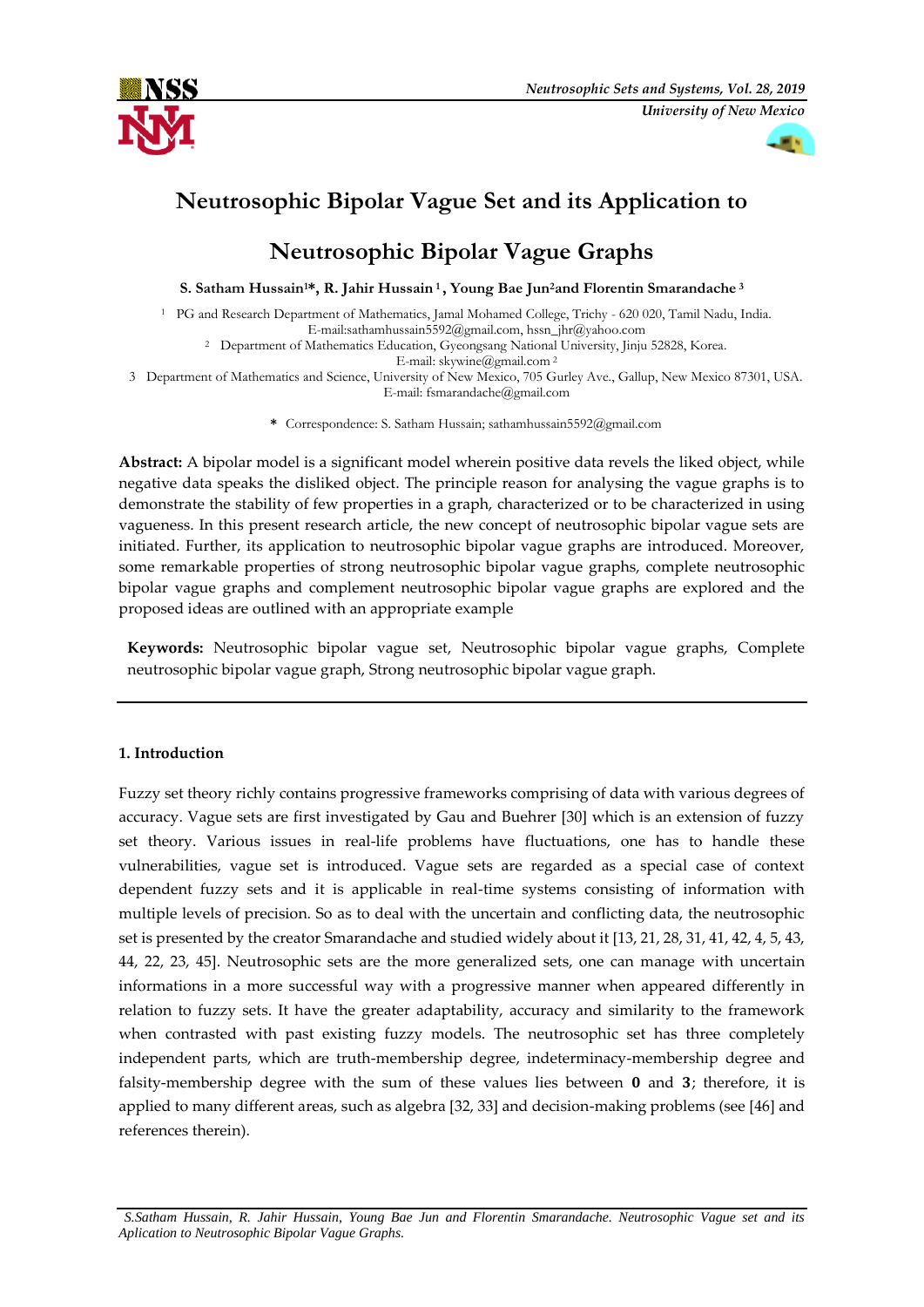Bipolar fuzzy sets are extension of fuzzy sets whose membership degree ranges from [-1,1]. Themembership degree  $(0, 1]$  represents that an object satisfies a certain property whereas the membership degree  $[-1, 0)$  represents that the element satisfies the implicit counter-property. The positive information indicates that the consideration to be possible and negative information indicates that the consideration is granted to be impossible. Notable that bipolar fuzzy sets and vague sets appear to be comparative, but they are completely different sets. Even though both sets handle with incomplete data, they will not adapt the indeterminate or inconsistent information which appears in many domains like decision support systems. Many researchers pay attention to the development of neutrosophic and bipolar neutrosophic graphs [39, 40]. For example, in [17], the authors studied neutrosophic soft topological K-algebras. In [48], complex neutrosophic graphs are developed. Bipolar single valued neutrosophic graphs are established in [25]. Bipolar neutrosophic sets and its application to incidence graphs are discussed in [15]. In [16], bipolar neutrosophic graphs are established.

Recently, a variety of decision making problems are based on two-sided bipolar judgements on a positive side and a negative side. Nowadays bipolar fuzzy sets are playing a substantial role in chemistry, economics, computer science, engineering, medicine and decision making problems (for more details see [27, 28, 31, 34, 38, 46] and references therein). Akram [ 8] introduced bipolar fuzzy graphs and discuss its various properties and several new concepts on bipolar neutrosophic graphs and bipolar neutrosophic hypergraphs have been studied in [7] and references therein. In [4], he established the certain notions including strong neutrosophic soft graphs and complete neutrosophic soft graphs. The author Shawkat Alkhazaleh introduces the concept of neutrosophic vague set theory [6]. The authors [3] introduces the concept of neutrosophic vague soft expert set which is a combination of neutrosophic vague set and soft expert set to improve the reasonability of decision making in reality. It is remarkable that the Definition 2.6 in [37] has a flaw and it not defined in a proper manner. We focussed on to redefine that definition in a proper way and explained with an example and also we applied to neutrosophic bipolar vague graphs. Motivation of the mentioned works as earlier [10], we mainly contribute the definition of neutrosophic bipolar vague set is redefined. In addition, it is applied to neutrosophic bipolar vague graphs and strong neutrosophic bipolar vague graphs. The developed results will find an application in NBVGs and also in decision making. The objectives in this work as follows:

- Newly defined the neutrosophic bipolar vague set
- Introduce the operations like union and intersection with example in section 2.

 • In section 3, neutrosophic bipolar vague graphs are developed with an example. Further, the concepts of neutrosophic bipolar vague subgraph, adjacency, path, connectedness and degree of neutrosophic bipolar vague graph are evolved.

 • Further we presented some remarkable properties of strong neutrosophic bipolar vague graphs in section 5, followed by a remark by comparing other types of bipolar graphs. The obtained results will improve the existing result [37].

# **2. Preliminaries**

**Definition 2.1** [18] A vague set A on a non empty set X is a pair  $(T_A, F_A)$ , where  $T_A: X \to [0,1]$  and  $F_A: X \to$ [0,1]*are true membership and false membership functions, respectively, such that* 

*S.Satham Hussain, R. Jahir Hussain, Young Bae Jun and Florentin Smarandache. Neutrosophic Vague set and its Application to Neutrosophic Bipolar Vague Graphs.*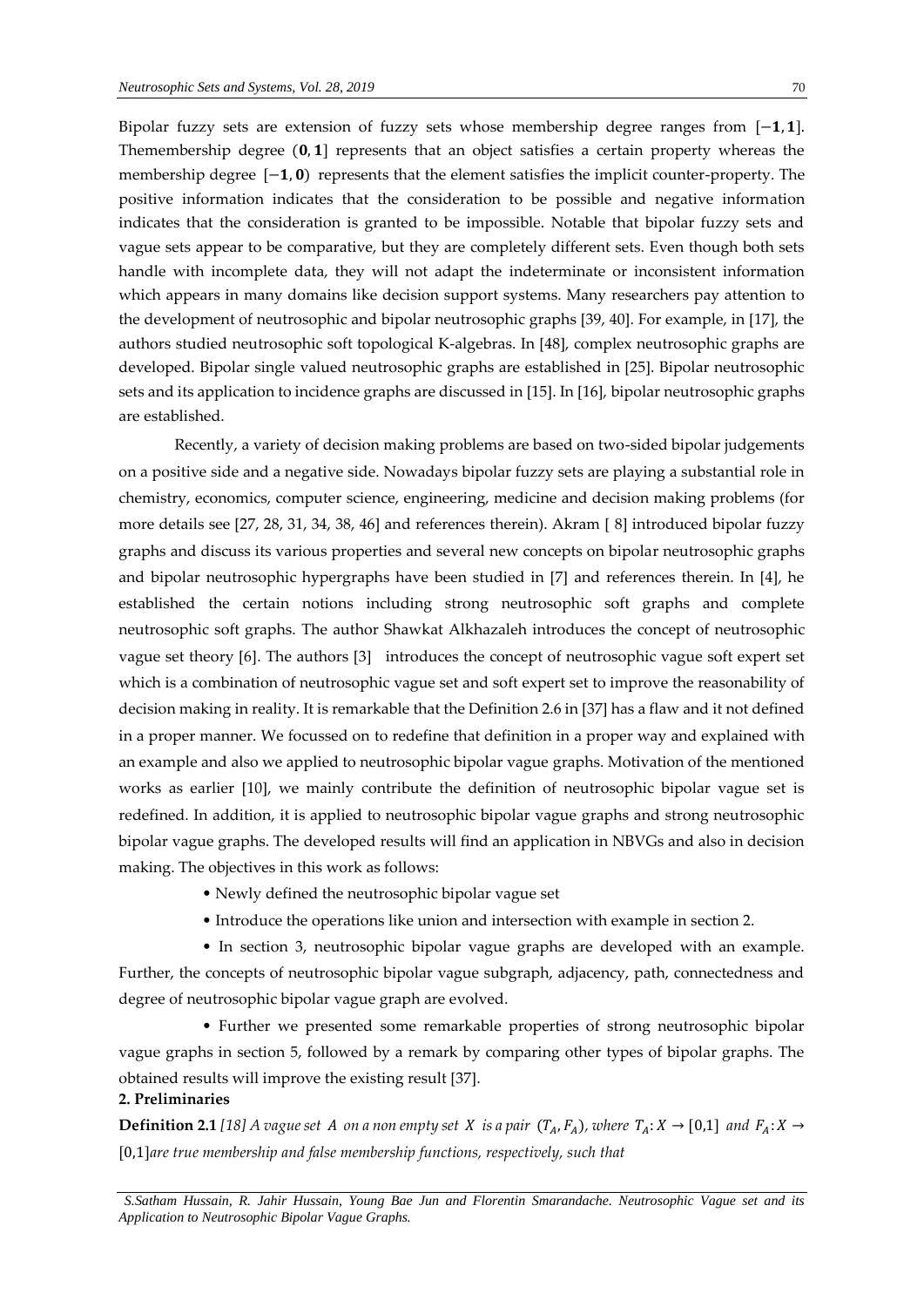$$
0 \le T_A(x) + F_A(y) \le 1 \text{ for any } x \in X.
$$

Let *X* and *Y* be two non-empty sets. A vague relation *R* of *X* to *Y* is a vague set *R* on  $X \times Y$  that is  $R = (T_R, F_R)$ , where  $T_R: X \times Y \to [0, 1], F_R: X \times Y \to [0, 1]$  which satisfies the condition:

 $0 \leq T_R(x, y) + F_R(x, y) \leq 1$  for any  $x \in X$ .

Let  $G = (V, E)$  be a graph. A pair  $G = (J, K)$  is called a vague graph on  $G^*$  or a vague graph where  $J = (T_J, F_J)$  is a vague set on V and  $K = (T_K, F_K)$  is a vague set on  $E \subseteq V \times V$  such that for each  $xy \in E$ ,

$$
T_K(xy) \le (T_J(x) \wedge T_J(y)) \text{ and } F_K(xy) \ge (T_J(x) \vee F_J(y)).
$$

**Definition 2.2** [4] A Neutrosophic set A is contained in another neutrosophic set B, (i.e)  $A \subseteq B$  if  $\forall x \in$  $X, T_A(x) \leq T_B(x), I_A(x) \geq I_B(x)$  and  $F_A(x) \geq F_B(x)$ .

**Definition 2.3** [27, 30] Let *X* be a space of points (objects), with a generic elements in *X* denoted by *x*. A *single valued neutrosophic set (SVNS) A in X is characterized by truth-membership function*  $T_A(x)$ , *indeterminacy-membership function*  $I_A(x)$  *and falsity-membership-function*  $F_A(x)$ .

For each point x in X,  $T_A(x)$ ,  $F_A(x)$ ,  $I_A(x) \in [0,1]$ ,  $A = \{(x, T_A(x), F_A(x), I_A(x))\}$  and  $0 \le T_A(x) +$  $I_A(x) + F_A(x) \leq 3.$ 

**Definition 2.4** [9] A neutrosophic graph is defined as a pair  $G^* = (V, E)$  where

(i)  $V = \{v_1, v_2, \dots, v_n\}$  such that  $T_1 = V \rightarrow [0,1]$ ,  $I_1 = V \rightarrow [0,1]$  and  $F_1 = V \rightarrow [0,1]$  denote the degree of truth-membership function, indeterminacy function and falsity-membership function, respectively and

$$
0 \le T_A(x) + I_A(x) + F_A(x) \le 3
$$
  
(ii)  $E \subseteq V \times V$  where  $T_2 = E \rightarrow [0,1], I_2 = E \rightarrow [0,1]$  and  $F_2 = E \rightarrow [0,1]$  are such that  
 $T_2(uv) \le \{T_1(u) \land T_1(v)\},$   
 $I_2(uv) \le \{I_1(u) \land I_1(v)\},$   
 $F_2(uv) \le \{F_1(u) \lor F_1(v)\},$   
and  $0 \le T_2(uv) + I_2(uv) + F_2(uv) \le 3, \forall uv \in E.$ 

**Definition 2.5** *[46] A bipolar neutrosophic set in is defined as an object of the form*

 $A = \{ \langle x, T^P(x), I^P(x), F^P(x), T^N(x), I^N(x), F^N(x) \rangle : x \in X \},$  where  $T^P, I^P, F^P: X \to [0,1]$  and  $T^N, I^N, F^N: X \to [-1,0]$  The Positive membership degree  $T^P(x), I^P(x), F^P(x)$  denotes the truth membership, indeterminate membership and false membership of an element  $x \in X$  corresponding to a bipolar neutrosophic set A and the negative membership degree  $T^N(x)$ ,  $I^N(x)$ ,  $F^N(x)$  denotes the truth membership, indeterminate membership and false membership of an element  $x \in X$  to some implicit counter-property corresponding to a bipolar neutrosophic set A.

**Definition 2.6** *[46] Let be a non-empty set. Then we call*  =  $\{(x, T^P(x), I^P(x), F^P(x), T^N(x), I^N(x), F^N(x)\}, x \in X\}$ a bipolar single valued neutrosophic relation on X such that  $T_A^P(x,y) \in [0,1], I_A^P(x,y) \in [0,1], F_A^P(x,y) \in [0,1]$  and  $T_A^N(x,y) \in [-1,0], I_A^N(x,y) \in$  $[-1,0], F_A^N(x,y) \in [-1,0].$ 

**Definition 2.7** [46] Let  $A = (T_P^A, I_P^A, F_P^A, T_N^A, I_N^A, F_N^A)$  and  $B = (T_P^B, I_P^B, T_N^B, I_N^B, F_N^B)$  be bipolar single valued neutrosophic set on X. If  $B = (T_P^B, I_P^B, F_P^B, T_N^B, I_N^B, F_N^B)$  is a bipolar single valued neutrosophic relation *on*  $A = (T_P^A, I_P^A, F_P^A, T_N^A, I_N^A, F_N^A)$  then

$$
T_{B}^{P}(xy) \leq (T_{A}^{P}(x) \wedge T_{A}^{P}(y)), T_{B}^{N}(xy) \geq (T_{A}^{N}(x) \vee T_{A}^{N}(y))
$$

*S.Satham Hussain, R. Jahir Hussain, Young Bae Jun and Florentin Smarandache. Neutrosophic Vague set and its Application to Neutrosophic Bipolar Vague Graphs.*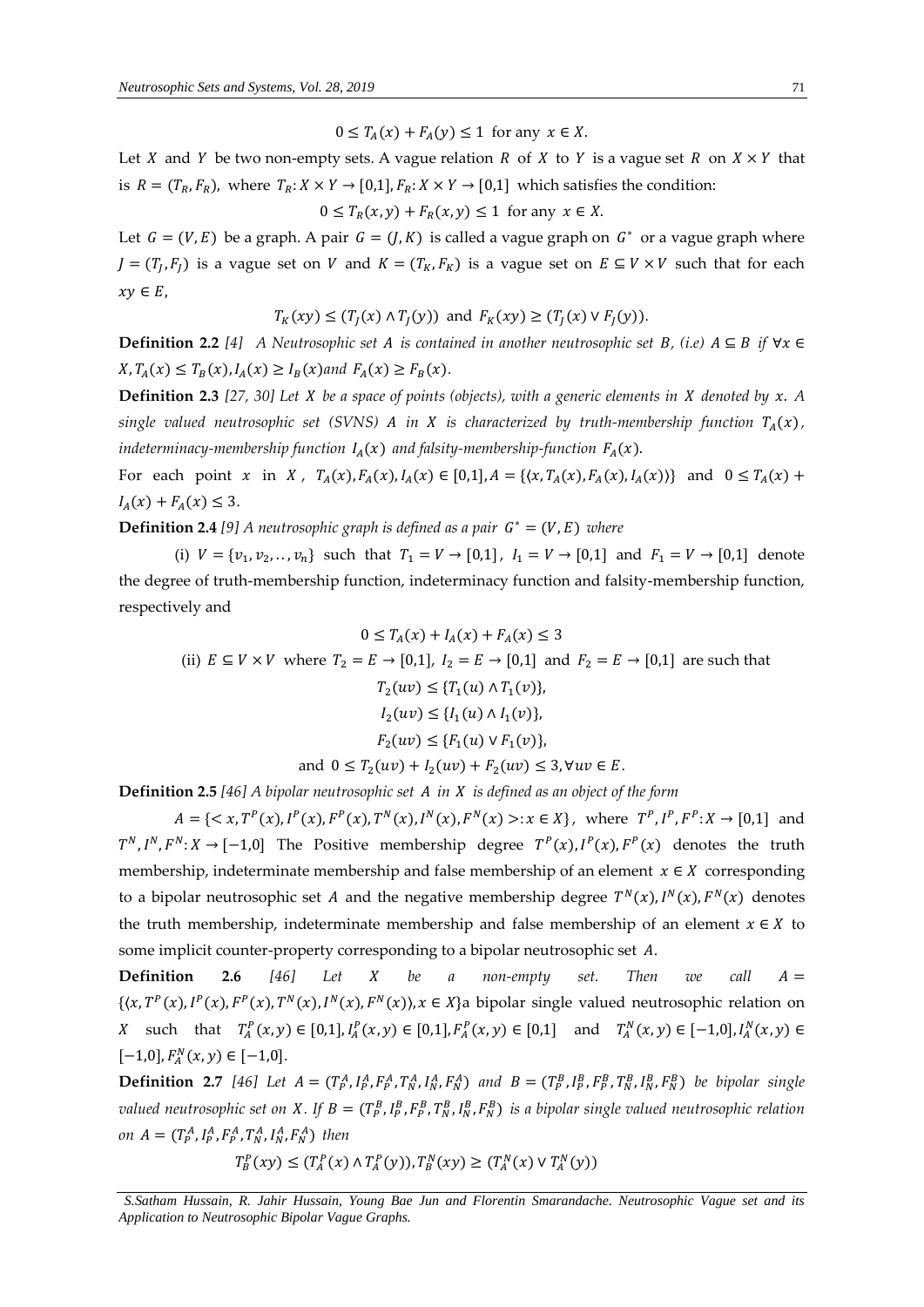$$
I_{B}^{P}(xy) \ge (I_{A}^{P}(x) \vee I_{A}^{P}(y)), I_{B}^{N}(xy) \le (I_{A}^{N}(x) \wedge I_{A}^{N}(y))
$$
  

$$
F_{B}^{P}(xy) \ge (F_{A}^{P}(x) \vee F_{A}^{P}(y)), F_{B}^{N}(xy) \le (F_{A}^{N}(x) \wedge F_{A}^{N}(y))
$$

A bipolar single valued neutrosophic relation *B* on *X* is called symmetric if  $T_B^P(xy) = T_A^P(xy)$  $T_B^P(yx)$ ,  $I_B^P(xy) = I_B^P(yx)$ ,  $F_B^P(xy) = F_B^P(yx)$  and  $T_B^P$  $I_B^N(xy) = T_B^N(yx)$ ,  $I_B^N(xy) = I_B^N(yx)$ ,  $F_B^N(xy) =$  $F_B^N(yx)$  for all  $xy \in X$ .

**Definition 2.8** [6] A neutrosophic vague set  $A_{NV}$  (NVS in short) on the universe of discourse X written as  $A_{NV} = \{ (x, \hat{T}_{A_{NV}}(x), \hat{I}_{A_{NV}}(x), \hat{F}_{A_{NV}}(x)) \}$ ,  $x \in X \}$  whose truth-membership, indeterminacy membership and falsity-membership function is defined as  $\widehat{T}_{A_{\text{MU}}}(\chi) =$  $[\hat{T}^{-}(x), \hat{T}^{+}(x)]$ ,  $[\hat{I}^{-}(x), \hat{I}^{+}(x)]$ ,  $[\hat{F}^{-}(x), \hat{F}^{+}(x)]$ , where  $T^{+}(x) = 1 - F^{-}(x)$ ,  $F^{+}(x) = 1 - T^{-}(x)$ , and  $0 \le$  $T^-(x) + I^-(x) + F^-(x) \leq 2.$ 

**Definition 2.9** [20] The complement of NVS  $A_{NV}$  is denoted by  $A_{NV}^c$  and it is defined by

$$
\begin{aligned} \hat{T}_{A_{NV}}^c(x) &= [1 - T^+(x), 1 - T^-(x)], \\ \hat{I}_{A_{NV}}^c(x) &= [1 - I^+(x), 1 - I^-(x)], \\ \hat{F}_{A_{NV}}^c(x) &= [1 - F^+(x), 1 - F^-(x)], \end{aligned}
$$

**Definition 2.10** [6] Let  $A_{NV}$  and  $B_{NV}$  be two NVSs of the universe U. If for all  $u_i \in U, \hat{T}_{A_{NV}}(u_i)$  $\hat{T}_{B_{NV}}(u_i)$ ,  $\hat{I}_{A_{NV}}(u_i) = \hat{I}_{B_{NV}}(u_i)$ ,  $\hat{F}_{A_{NV}}(u_i) = \hat{F}_{B_{NV}}(u_i)$  then the NVS  $A_{NV}$  are included by  $B_{NV}$ , denoted by  $A_{NV} \subseteq B_{NV}$  where  $1 \le i \le n$ .

**Definition 2.11** [6] The union of two NVSs  $A_{NV}$  and  $B_{NV}$  is a NVSs,  $C_{NV}$ , written as  $C_{NV} = A_{NV} \cup B_{NV}$ , *whose truth membership function, indeterminacy-membership function and false-membership function are related to those of*  $A_{NV}$  *and*  $B_{NV}$  *by* 

$$
\hat{T}_{C_{NV}}(x) = [(\hat{T}_{A_{NV}}^-(x) \vee \hat{T}_{B_{NV}}^-(x)), (\hat{T}_{A_{NV}}^+(x) \vee \hat{T}_{B_{NV}}^+(x))] \n\hat{I}_{C_{NV}}(x) = [(\hat{I}_{A_{NV}}^-(x) \wedge \hat{I}_{B_{NV}}^-(x)), (\hat{I}_{A_{NV}}^+(x) \wedge \hat{I}_{B_{NV}}^+(x))] \n\hat{F}_{C_{NV}}(x) = [(\hat{F}_{A_{NV}}^-(x) \wedge \hat{F}_{B_{NV}}^-(x)), (\hat{F}_{A_{NV}}^+(x) \wedge \hat{F}_{B_{NV}}^+(x))]
$$

**Definition 2.12** [6] The intersection of two NVSs  $A_{NV}$  and  $B_{NV}$  is a NVSs  $C_{NV}$ , written as  $C_{NV} = A_{NV} \cap$  $B_{NV}$ , whose truth membership function, indeterminacy-membership function and false-membership function are related to those of  $A_{NV}$  and  $B_{NV}$  by

$$
\begin{aligned}\n\hat{T}_{C_{NV}}(x) &= \left[ (\hat{T}_{A_{NV}}^-(x) \wedge \hat{T}_{B_{NV}}^-(x)), (\hat{T}_{A_{NV}}^+(x) \wedge \hat{T}_{B_{NV}}^+(x)) \right] \\
\hat{I}_{C_{NV}}(x) &= \left[ (\hat{I}_{A_{NV}}^-(x) \vee \hat{I}_{B_{NV}}^-(x)), (\hat{I}_{A_{NV}}^+(x) \vee \hat{I}_{B_{NV}}^+(x)) \right] \\
\hat{F}_{C_{NV}}(x) &= \left[ (\hat{F}_{A_{NV}}^-(x) \vee \hat{F}_{B_{NV}}^-(x)), (\hat{F}_{A_{NV}}^+(x) \vee \hat{F}_{B_{NV}}^+(x)) \right]\n\end{aligned}
$$

**Definition 2.13** [39] Let  $G^* = (V, E)$  be a graph. A pair  $G = (J, K)$  is called a neutrosophic vague graph *(NVG) on G*<sup>\*</sup> or a neutrosophic graph where  $J = (\hat{T}_J, \hat{I}_J, \hat{F}_J)$  is a neutrosophic vague set on V and  $K =$  $(\hat{T}_K, \hat{I}_K, \hat{F}_K)$  is a neutrosophic vague set  $E \subseteq V \times V$  where

 $(1)V = \{v_1, v_2, \dots, v_n\}$  such that  $T_J^- : V \to [0,1], I_J^- : V \to [0,1], F_J^- : V \to [0,1]$  which satisfies the condition  $F_J^- = [1 - T_J^+]$ 

$$
T_J^+\colon V\to [0,1], I_J^+\colon V\to [0,1], F_J^+\colon V\to [0,1]
$$
 which satisfies the condition  $F_J^+ = [1-T_1^-]$ 

denotes the degree of truth membership function, indeterminacy membership and falsity membership of the element  $v_i \in V$ , and

$$
0 \le T_j^-(v_i) + I_j^-(v_i) + F_j^-(v_i) \le 2.
$$
  
 
$$
0 \le T_j^+(v_i) + I_j^+(v_i) + F_j^+(v_i) \le 2.
$$

(2)  $E \subseteq V \times V$  where

*S.Satham Hussain, R. Jahir Hussain, Young Bae Jun and Florentin Smarandache. Neutrosophic Vague set and its Application to Neutrosophic Bipolar Vague Graphs.*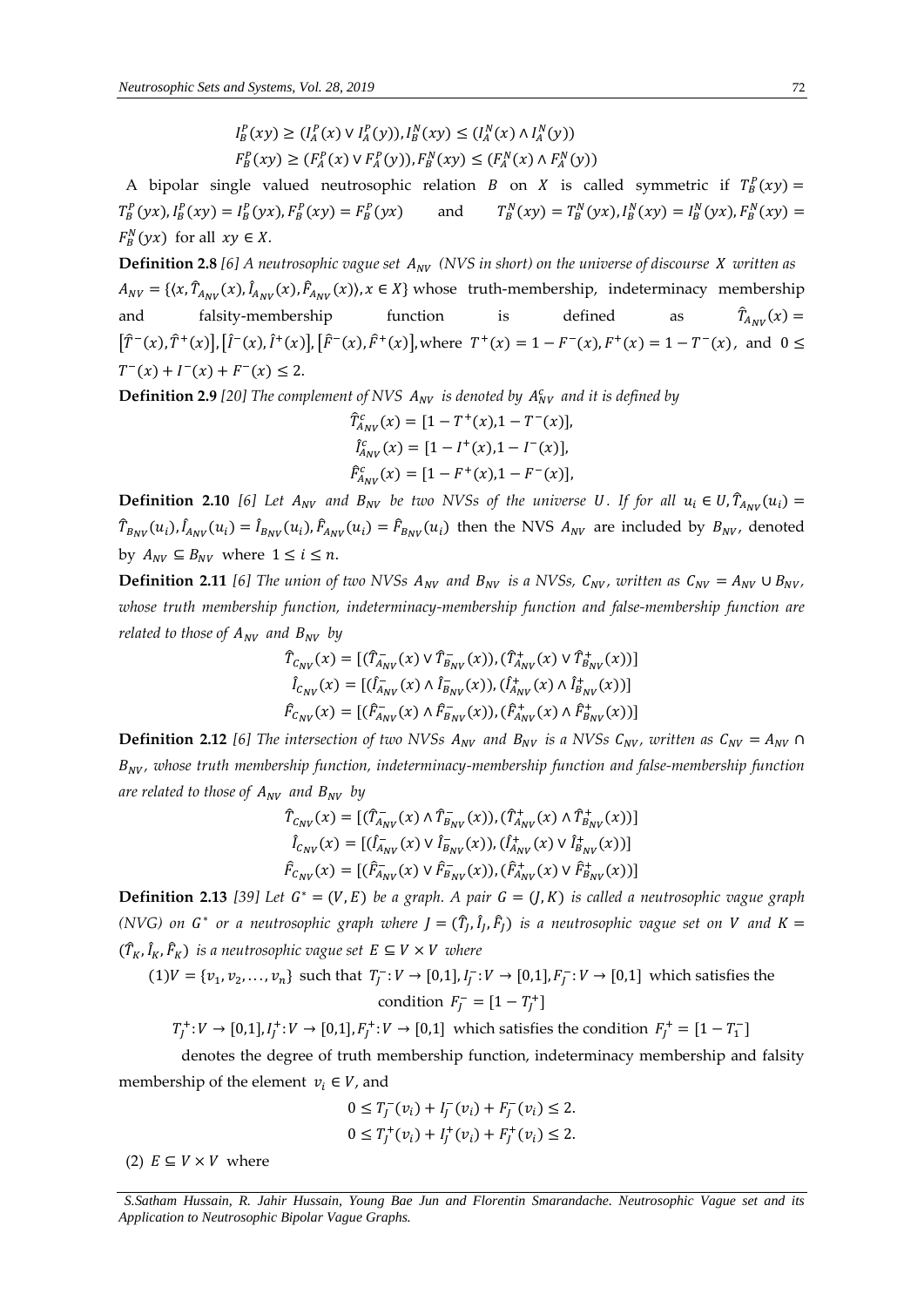$$
T_K^-: V \times V \to [0,1], I_K^-: V \times V \to [0,1], F_K^-: V \times V \to [0,1]
$$
  

$$
T_K^+: V \times V \to [0,1], I_K^+: V \times V \to [0,1], F_K^+: V \times V \to [0,1]
$$

denotes the degree of truth membership function, indeterminacy membership and falsity membership of the element  $v_i, v_j \in E$  respectively and such that

$$
0 \le T_K^-(v_i) + I_K^-(v_i) + F_K^-(v_i) \le 2.
$$
  

$$
0 \le T_K^+(v_i) + I_K^+(v_i) + F_K^+(v_i) \le 2.
$$

such that

$$
T_K^-(xy) \le \{T_J^-(x) \land T_J^-(y)\}
$$
  
\n
$$
I_K^-(xy) \le \{I_J^-(x) \land I_J^-(y)\}
$$
  
\n
$$
F_K^-(xy) \le \{F_J^-(x) \lor F_J^-(y)\},
$$

similarly

$$
T_K^+(xy) \le \{T_J^+(x) \land T_J^+(y)\}
$$
  
\n
$$
I_K^+(xy) \le \{I_J^+(x) \land I_J^+(y)\}
$$
  
\n
$$
F_K^+(xy) \le \{F_J^+(x) \lor F_J^+(y)\}.
$$

**Example 2.14** *Consider a neutrosophic vague graph*  $G = (J, K)$  *such that*  $J = \{a, b, c\}$  *and*  $K = \{ab, bc, ca\}$ *defined by*

$$
\hat{a} = T[0.5, 0.6], I[0.4, 0.3], F[0.4, 0.5], \hat{b} = T[0.4, 0.6], I[0.7, 0.3], F[0.4, 0.6],
$$

$$
\hat{c} = T[0.4, 0.4], I[0.5, 0.3], F[0.6, 0.6]
$$

$$
a^- = (0.5, 0.4, 0.4), b^- = (0.4, 0.7, 0.4), c^- = (0.4, 0.5, 0.6)
$$

$$
a^+ = (0.6, 0.3, 0.5), b^+ = (0.6, 0.3, 0.6), c^+ = (0.4, 0.3, 0.6)
$$



Figure 1neutrosophic vague graph

#### **3. Neutrosophic Bipolar Vague Set**

In this section, the definition of NBVS, complement of NBVS, operations like union, intersection are elaborated with an example.

**Definition 3.1** In a universe of discourse *X*, the neutrosophic bipolar vague set (NBVS), denoted as  $A_{NBVS}$ *represented as,*

$$
A_{NBV} = \{ (x, \hat{T}_{A_{NBV}}^P(x), \hat{I}_{A_{NBV}}^P(x), \hat{F}_{A_{NBV}}^P(x), \hat{T}_{A_{NBV}}^N(x), \hat{I}_{A_{NBV}}^N(x), \hat{F}_{A_{NBV}}^N(x), x \in X \}
$$

*S.Satham Hussain, R. Jahir Hussain, Young Bae Jun and Florentin Smarandache. Neutrosophic Vague set and its Application to Neutrosophic Bipolar Vague Graphs.*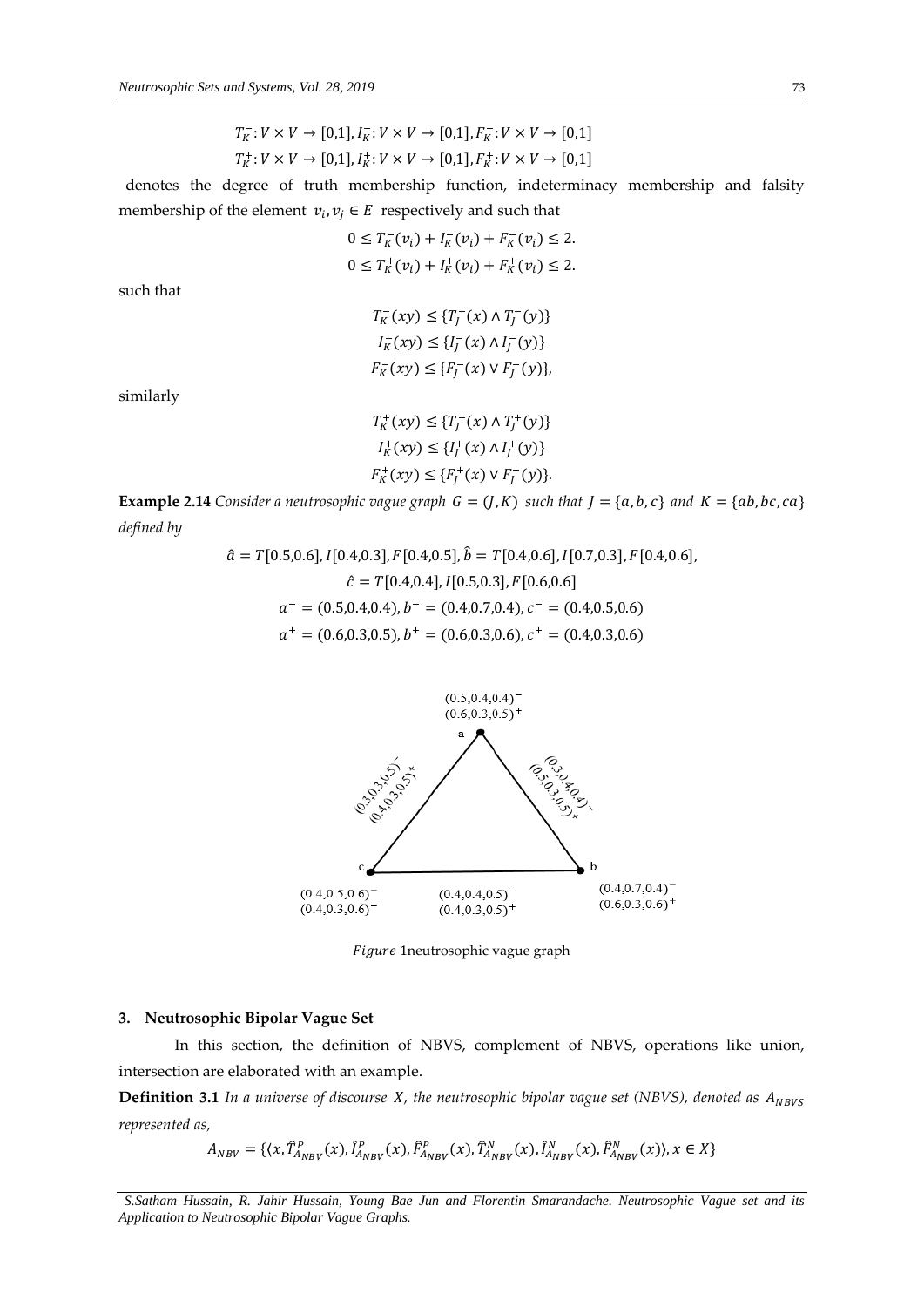whose truth-membership, indeterminacy membership and falssity-membership function is expanded as

$$
\hat{T}_{A_{NBV}}^P(x) = [(T^{-})^P(x), (T^{+})^P(x)], \hat{I}_{A_{NBV}}^P(x) = [(I^{-})^P(x), (I^{+})^P(x)], \hat{F}_{A_{NBV}}^P(x) = [(F^{-})^P(x), (F^{+})^P(x)],
$$
  
where  $(T^{+})^P(x) = 1 - (F^{-})^P(x), (F^{+})^P(x) = 1 - (T^{-})^P(x)$ , and provided that,  

$$
0 \le (T^{-})^P(x) + (I^{-})^P(x) + (F^{-})^P(x) \le 2.
$$

Also

 $\widehat{T}_{A_{NBV}}^N(x) = [(T^-)^N(x), (T^+)^N(x)], \widehat{I}_{A_{NBV}}^N(x) = [(I^-)^N(x), (I^+)^N(x)], \widehat{F}_{A_{NBV}}^N(x) = [(F^-)^N(x), (F^+)^N(x)],$ where  $(T^+)^N(x) = -1 - (F^-)^N(x), (F^+)^N(x) = -1 - (T^-)^N(x)$ ,

and provided that,

$$
0 \ge (T^{-})^N(x) + (I^{-})^N(x) + (F^{-})^N(x) \ge -2.
$$

**Example 3.2** Let  $U = \{x_1, x_2, x_3\}$  be a set of universe we define the NBV set  $A_{\text{NBV}}$  as follows

$$
A_{NBV} = \{\frac{x_1}{[0.3, 0.6]^P, [0.5, 0.5]^P, [0.4, 0.7]^P, [-0.3, -0.5]^N, [-0.4, -0.4]^N, [-0.5, -0.7]^N\}}
$$
  

$$
\frac{x_2}{[0.4, 0.6]^P, [0.4, 0.6]^P, [0.4, 0.6]^P, [-0.4, -0.4]^N, [-0.5, -0.5]^N, [-0.6, -0.6]^N\}}
$$
  

$$
\frac{x_3}{[0.3, 0.7]^P, [0.6, 0.4]^P, [0.3, 0.7]^P, [-0.4, -0.6]^N, [-0.5, -0.6]^N, [-0.4, -0.6]^N\}}
$$

**Definition 3.3** IN NBVS, the complement of  $A_{NBV}^c$  be expanded as,

$$
(\hat{T}_{A_{NBV}}^c(x))^P = \{ (1 - T^+(x))^P, (1 - T^-(x))^P \}, (\hat{T}_{A_{NBV}}^c(x))^N = \{ (-1 - T^+(x))^N, (-1 - T^-(x))^N \}
$$
  

$$
(\hat{I}_{A_{NBV}}^c(x))^P = \{ (1 - I^+(x))^P, (1 - I^-(x))^P \}, (\hat{I}_{A_{NBV}}^c(x))^N = \{ (-1 - I^+(x))^N, (-1 - I^-(x))^N \}
$$
  

$$
(\hat{F}_{A_{NBV}}^c(x))^P = \{ (1 - F^+(x))^P, (1 - F^-(x))^P \}, (\hat{F}_{A_{NBV}}^c(x))^N = \{ (-1 - F^+(x))^N, (-1 - F^-(x))^N \}
$$

**Example 3.4** *Considering above example we have* 

$$
A_{NBV} = \{\frac{x_1}{[0.7, 0.4]^P, [0.5, 0.5]^P, [0.6, 0.3]^P, [-0.7, -0.5]^N, [-0.6, -0.6]^N, [-0.5, -0.3]^N, \times \frac{x_2}{[0.6, 0.4]^P, [0.6, 0.4]^P, [0.6, 0.4]^P, [-0.6, -0.6]^N, [-0.5, -0.5]^N, [-0.4, -0.4]^N, \times \frac{x_3}{[0.7, 0.3]^P, [0.4, 0.6]^P, [0.7, 0.3]^P, [-0.6, -0.4]^N, [-0.5, -0.4]^N, [-0.6, -0.4]^N\}}
$$

**Definition 3.5** *Two NBVSs*  $A_{NBV}$  and  $B_{NBV}$  of the universe U are said to be equal, if for all  $u_i \in U$ ,

$$
(\hat{T}_{A_{NBV}})^P(u_i) = (\hat{T}_{B_{NBV}})^P(u_i), (\hat{I}_{A_{NBV}})^P(u_i) = (\hat{I}_{B_{NBV}})^P(u_i), (\hat{F}_{A_{NBV}})^P(u_i) = (\hat{F}_{B_{NBV}})^P(u_i)
$$

and

$$
(\hat{T}_{A_{NBV}})^N(u_i) = (\hat{T}_{B_{NBV}})^N(u_i), (\hat{I}_{A_{NBV}})^N(u_i) = (\hat{I}_{B_{NBV}})^N(u_i), (\hat{F}_{A_{NBV}})^N(u_i) = (\hat{F}_{B_{NBV}})^N(u_i).
$$
  
**Definition 3.6** In the Universe U, two NBVSS,  $A_{NBV}$ ,  $B_{NBV}$  be given as,

$$
(\hat{T}_{A_{NBV}})^P(u_i) \leq (\hat{T}_{B_{NBV}})^P(u_i), (\hat{I}_{A_{NBV}})^P(u_i) \geq (\hat{I}_{B_{NBV}})^P(u_i), (\hat{F}_{A_{NBV}})^P(u_i) \geq (\hat{F}_{B_{NBV}})^P(u_i)
$$

and

$$
(\hat{T}_{A_{NBV}})^N(u_i) \geq (\hat{T}_{B_{NBV}})^N(u_i), (\hat{I}_{A_{NBV}})^N(u_i) \leq (\hat{I}_{B_{NBV}})^N(u_i), (\hat{F}_{A_{NBV}})^N(u_i) \leq (\hat{F}_{B_{NBV}})^N(u_i)
$$

then the NBVS  $(A_{NBV})^P$  are included by  $(B_{NBV})^P$ , denoted by  $(A_{NBV})^P \subseteq (B_{NBV})^P$  where  $1 \le i \le n$ and  $(A_{NBV})^N$  are included by  $(B_{NBV})^N$ , denoted by  $(A_{NBV})^N \subseteq (B_{NBV})^N$  where  $1 \le i \le n$ .

*S.Satham Hussain, R. Jahir Hussain, Young Bae Jun and Florentin Smarandache. Neutrosophic Vague set and its Application to Neutrosophic Bipolar Vague Graphs.*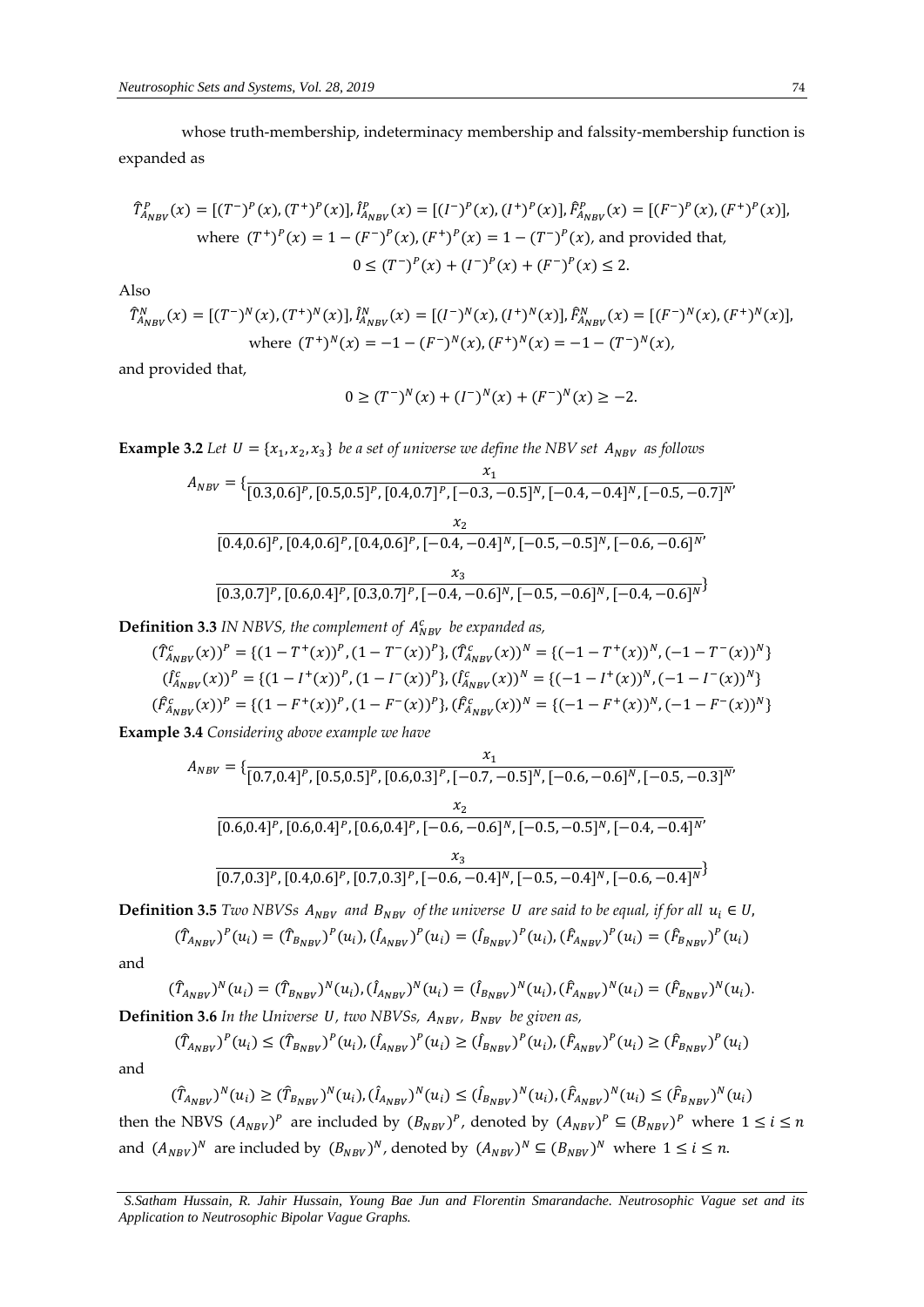**Definition 3.7** *The union of two NVSs*  $A_{NBV}$  *and*  $B_{NBV}$  *is a NBVSs,*  $C_{NBV}$ *, written as*  $C_{NBV} = A_{NBV}$   $\cup$  $B_{NBV}$ , whose truth membership function, indeterminacy-membership function and false-membership function *are related to those of*  $A_{NBV}$  *and*  $B_{NBV}$  *by* 

$$
(\hat{T}_{C_{NBV}})^P(x) = [((T_{A_{NBV}}^{\top})^P(x) \vee (T_{B_{NBV}}^{\top})^P(x)), ((T_{A_{NBV}}^{\top})^P(x) \vee (T_{B_{NBV}}^{\top})^P(x))]
$$
  
\n
$$
(\hat{I}_{C_{NBV}})^P(x) = [((I_{A_{NBV}}^{\top})^P(x) \wedge (I_{B_{NBV}}^{\top})^P(x)), ((I_{A_{NBV}}^{\top})^P(x) \wedge (I_{B_{NBV}}^{\top})^P(x))]
$$
  
\n
$$
(\hat{F}_{C_{NBV}})^P(x) = [((F_{A_{NBV}}^{\top})^P(x) \wedge (F_{B_{NBV}}^{\top})^P(x)), ((F_{A_{MBV}}^{\top})^P(x) \wedge (F_{B_{NBV}}^{\top})^P(x))],
$$
and  
\n
$$
(\hat{T}_{C_{NBV}})^N(x) = [((T_{A_{NBV}}^{\top})^N(x) \wedge (T_{B_{NBV}}^{\top})^N(x)), ((T_{A_{NBV}}^{\top})^N(x) \wedge (T_{B_{NBV}}^{\top})^N(x))]
$$
  
\n
$$
(\hat{I}_{C_{NBV}})^N(x) = [((I_{A_{NBV}}^{\top})^N(x) \vee (I_{B_{NBV}}^{\top})^N(x)), ((I_{A_{NBV}}^{\top})^N(x) \vee (I_{B_{NBV}}^{\top})^N(x))]
$$
  
\n
$$
(\hat{F}_{C_{NBV}})^N(x) = [((F_{A_{NBV}}^{\top})^N(x) \vee (F_{B_{NBV}}^{\top})^N(x)), ((F_{A_{NBV}}^{\top})^N(x) \vee (F_{B_{NBV}}^{\top})^N(x))]
$$

**Definition 3.8** *The intersection of two NVSs*  $A_{NBV}$  *and*  $B_{NBV}$  *is a NBVSs*  $C_{NBV}$ *, written as*  $C_{NBV} = A_{NBV}$   $\cap$  $B_{NBV}$ , whose truth membership function, indeterminacy-membership function and false-membership function *are related to those of*  $A_{NBV}$  *and*  $B_{NBV}$  *by* 

$$
(\hat{T}_{C_{NBV}})^P(x) = [((T_{A_{NBV}}^{\top})^P(x) \wedge (T_{B_{NBV}}^{\top})^P(x)), ((T_{A_{NBV}}^{\top})^P(x) \wedge (T_{B_{NBV}}^{\top})^P(x))]
$$
  
\n
$$
(\hat{I}_{C_{NBV}})^P(x) = [((I_{A_{NBV}}^{\top})^P(x) \vee (I_{B_{NBV}}^{\top})^P(x)), ((I_{A_{NBV}}^{\top})^P(x) \vee (I_{B_{NBV}}^{\top})^P(x))]
$$
  
\n
$$
(\hat{F}_{C_{NBV}})^P(x) = [((F_{A_{NBV}}^{\top})^P(x) \vee (F_{B_{NBV}}^{\top})^P(x)), ((F_{A_{NBV}}^{\top})^P(x) \vee (F_{B_{NBV}}^{\top})^P(x))],
$$
and  
\n
$$
(\hat{T}_{C_{NBV}})^N(x) = [((T_{A_{NBV}}^{\top})^N(x) \vee (T_{B_{NBV}}^{\top})^N(x)), ((T_{A_{NBV}}^{\top})^N(x) \vee (T_{B_{NBV}}^{\top})^N(x))]
$$
  
\n
$$
(\hat{I}_{C_{NBV}})^N(x) = [((I_{A_{NBV}}^{\top})^N(x) \wedge (I_{B_{NBV}}^{\top})^N(x)), ((I_{A_{NBV}}^{\top})^N(x) \wedge (I_{B_{NBV}}^{\top})^N(x))]
$$
  
\n
$$
(\hat{F}_{C_{NBV}})^N(x) = [((F_{A_{NBV}}^{\top})^N(x) \wedge (F_{B_{NBV}}^{\top})^N(x)), ((F_{A_{NBV}}^{\top})^N(x) \wedge (F_{B_{NBV}}^{\top})^N(x))]
$$

**Definition 3.9** Let *U* be a set of universe and let  $A_{NBV}$  and  $B_{NBV}$  be NBVSs, then the union  $A_{NBV} \cap B_{NBV}$  is *defined as follows:* 

$$
A_{NBV} = \{\frac{x_1}{[0.3, 0.6]^P, [0.6, 0.6]^P, [0.4, 0.7]^P, [-0.4, -0.7]^N, [-0.6, -0.6]^N, [-0.3, -0.6]^N, \times \frac{x_2}{[0.4, 0.6]^P, [0.6, 0.4]^P, [0.4, 0.6]^P, [-0.5, -0.5]^N, [-0.7, -0.3]^N, [-0.5, -0.5]^N, \times \frac{x_3}{[0.7, 0.8]^P, [0.6, 0.6]^P, [0.2, 0.3]^P, [-0.5, -0.4]^N, [-0.5, -0.5]^N, [-0.6, -0.5]^N\}}
$$

$$
B_{NBV} = \{ \frac{x_1}{[0.2, 0.8]^P, [0.5, 0.4]^P, [0.2, 0.8]^P, [-0.5, -0.7]^N, [-0.7, -0.7]^N, [-0.3, -0.5]^N, \\ \frac{x_2}{[0.3, 0.8]^P, [0.6, 0.5]^P, [0.2, 0.7]^P, [-0.5, -0.6]^N, [-0.4, -0.3]^N, [-0.4, -0.5]^N, \\ \frac{x_3}{[0.2, 0.5]^P, [0.5, 0.2]^P, [0.5, 0.8]^P, [-0.5, -0.5]^N, [-0.4, -0.3]^N, [-0.5, -0.5]^N \}}
$$

$$
A_{NBV} \cap B_{NBV} = H_{NBV}
$$
  
= { $\frac{x_1}{[0.2, 0.6]^P, [0.6, 0.6]^P, [0.4, 0.8]^P, [-0.4, -0.7]^N, [-0.7, -0.7]^N, [-0.3, -0.6]^N}$ ,  
 $\frac{x_2}{[0.3, 0.6]^P, [0.6, 0.5]^P, [0.4, 0.7]^P, [-0.5, -0.5]^N, [-0.7, -0.3]^N, [-0.5, -0.5]^N}$ ,

*S.Satham Hussain, R. Jahir Hussain, Young Bae Jun and Florentin Smarandache. Neutrosophic Vague set and its Application to Neutrosophic Bipolar Vague Graphs.*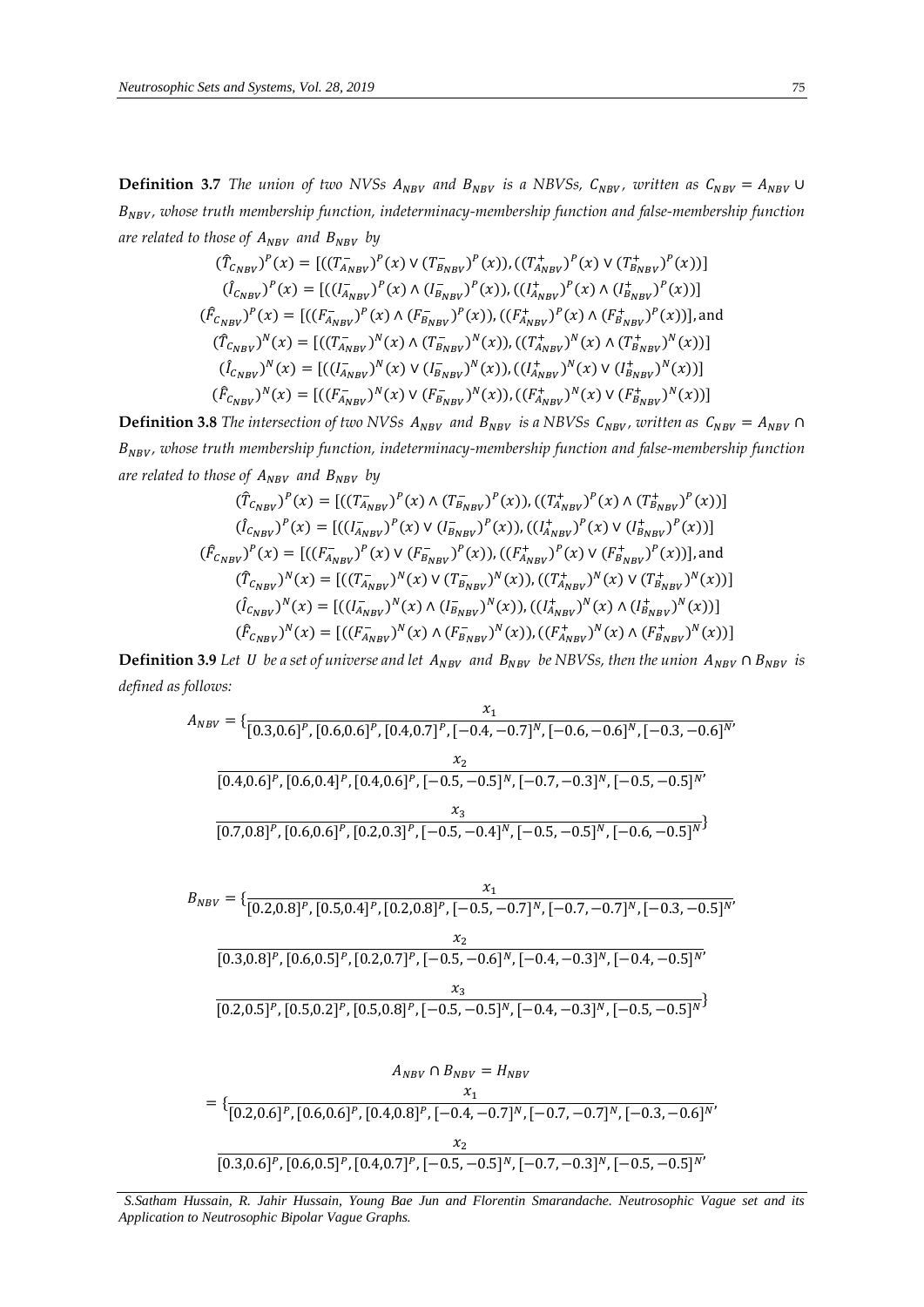$$
\frac{x_3}{[0.2, 0.5]^P, [0.6, 0.6]^P, [0.5, 0.8]^P, [-0.5, -0.4]^N, [-0.5, -0.5]^N, [-0.6, -0.5]^N}
$$

#### **4 Neutrosophic Bipolar Vague graphs**

In this section, neutrosophic bipolar vague graphs are defined. The concepts of neutrosophic bipolar vague subgraph, adjacency, path, connectedness and degree of neutrosophic bipolar vague graph are discussed.

**Definition 4.1** In a crisp graph  $G^* = (V, E)$ . A pair  $G = (J, K)$  is called a neutrosophic bipolar vague graph *(NBVG) on*  ∗ *or a neutrosophic bipolar vague graph where is a neutrosophic bipolar vague set and is a neutrosophic bipolar vague relation in*  $G^*$  such that  $J^P = ((\hat{T}_J)^P, (\hat{I}_J)^P, (\hat{F}_J)^P), J^N = ((\hat{T}_J)^N, (\hat{I}_J)^N, (\hat{F}_J)^N)$  is a *neutrosophic bipolar vague set on V and*  $K^P = ((\hat{T}_K)^P, (\hat{I}_K)^P, (\hat{F}_K)^P), K^N = ((\hat{T}_K)^N, (\hat{I}_K)^N, (\hat{F}_K^N))$  *is a neutrosophic Bipolar vague set*  $E \subseteq V \times V$  *where* 

(1)  $V = \{v_1, v_2, \dots, v_n\}$  such that

 $(T^-_J)^P : V \to [0,1], (I^-_J)^P : V \to [0,1], (F^-_J)^P : V \to [0,1]$ 

which satisfies the condition 
$$
(F_f^-)^P = [1 - (T_f^+)^P]
$$

$$
(T_f^+)^P: V \to [0,1], (I_f^+)^P: V \to [0,1], (F_f^+)^P: V \to [0,1]
$$

which satisfies the condition  $(F_J^+)^P = [1 - (T_J^-)^P]$ , and  $(T_J^-)^N: V \to [-1,0], (I_J^-)^N: V \to [-1,0], (F_J^-)^N: V \to [-1,0]$ 

which satisfies the condition  $(F_J^-)^N = [-1 - (T_J^+)^N]$ 

 $(T_f^+)^N: V \to [-1,0], (I_f^+)^N: V \to [-1,0], (F_f^+)^N: V \to [-1,0]$  which satisfies the condition  $(F_j^+)^N = [-1 - (T_j^-)^N]$  denotes the degree of truth membership function, indeterminacy membership and falsity membership of the element  $v_i \in V$ , and

$$
0 \le (T_j^-)^p (v_i) + (I_j^-)^p (v_i) + (F_j^-)^p (v_i) \le 2
$$
  
\n
$$
0 \le (T_j^+)^p (v_i) + (I_j^+)^p (v_i) + (F_j^+)^p (v_i) \le 2
$$
  
\n
$$
0 \ge (T_j^-)^N (v_i) + (I_j^-)^N (v_i) + (F_j^-)^N (v_i) \ge -2
$$
  
\n
$$
0 \le (T_j^+)^N (v_i) + (I_j^+)^N (v_i) + (F_j^+)^N (v_i) \ge -2.
$$

(2)  $E \subseteq V \times V$  where

$$
(T_K^-)^P: V \times V \to [0,1], (I_K^-)^P: V \times V \to [0,1], (F_K^-)^P: V \times V \to [0,1]
$$
  
\n
$$
(T_K^+)^P: V \times V \to [0,1], (I_K^+)^P: V \times V \to [0,1], (F_K^+)^P: V \times V \to [0,1]
$$
and  
\n
$$
(T_K^-)^N: V \times V \to [-1,0], (I_K^-)^N: V \times V \to [-1,0], (F_K^-)^N: V \times V \to [-1,0]
$$
  
\n
$$
(T_K^+)^N: V \times V \to [-1,0], (I_K^+)^N: V \times V \to [-1,0], (F_K^+)^N: V \times V \to [-1,0]
$$

denotes the degree of truth membership function, indeterminacy membership and falsity membership of the element  $v_i, v_j \in E$  respectively and such that

$$
0 \le (T_K^-)^p (v_i, v_j) + (I_K^-)^p (v_i, v_j) + (F_K^-)^p (v_i, v_j) \le 2
$$
  
\n
$$
0 \le (T_K^+)^p (v_i, v_j) + (I_K^+)^p (v_i, v_j) + (F_K^+)^p (v_i, v_j) \le 2
$$
  
\n
$$
0 \ge (T_K^-)^N (v_i, v_j) + (I_K^-)^N (v_i, v_j) + (F_K^-)^N (v_i, v_j) \ge -2
$$
  
\n
$$
0 \ge (T_K^+)^N (v_i, v_j) + (I_K^+)^N (v_i, v_j) + (F_K^+)^N (v_i, v_j) \ge -2,
$$

such that

$$
(T_K^-)^p(xy) \le \{(T_J^-)^p(x) \land (T_J^-)^p(y)\}
$$
  

$$
(I_K^-)^p(xy) \le \{(I_J^-)^p(x) \land (I_J^-)^p(y)\}
$$

*S.Satham Hussain, R. Jahir Hussain, Young Bae Jun and Florentin Smarandache. Neutrosophic Vague set and its Application to Neutrosophic Bipolar Vague Graphs.*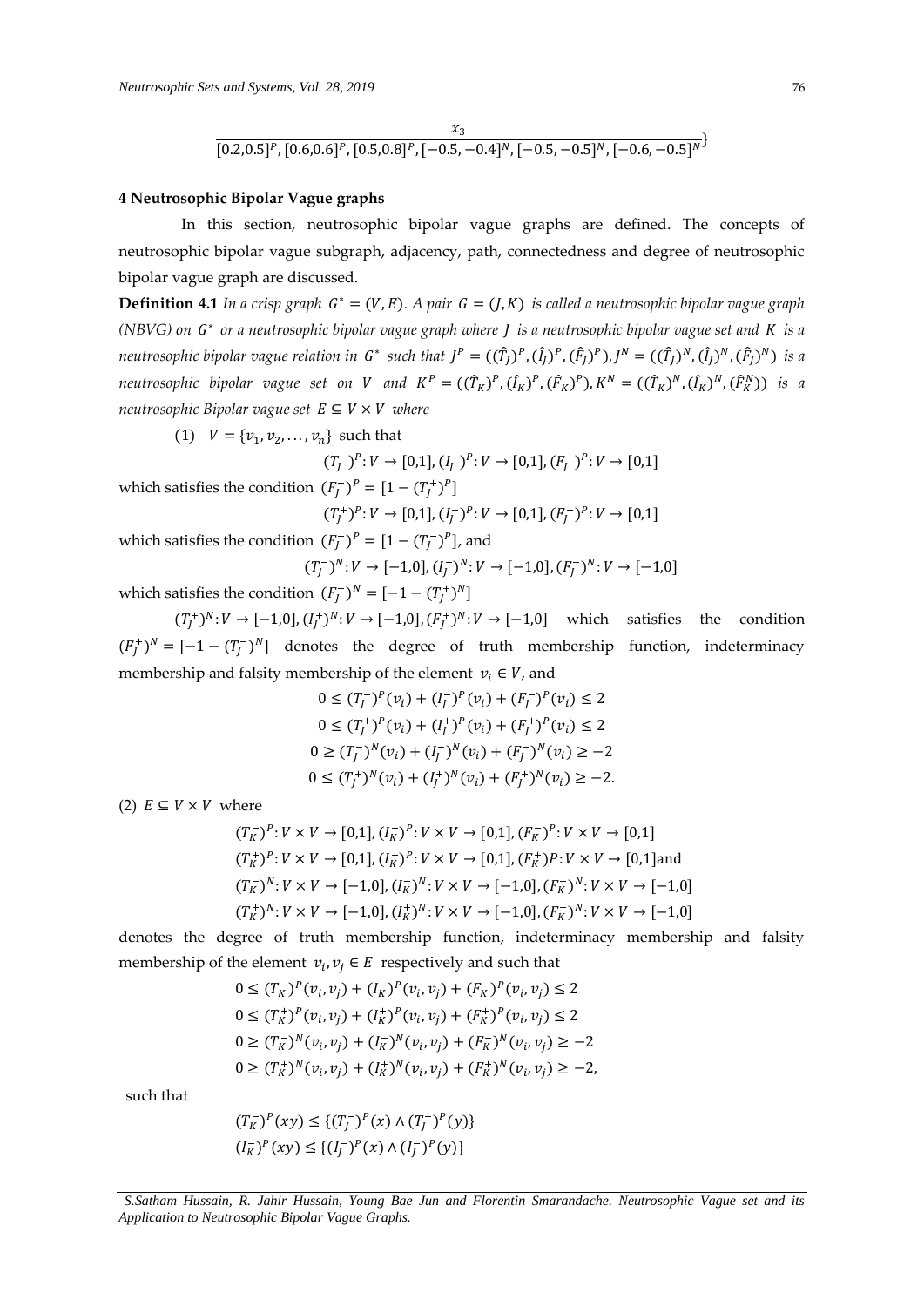$(F_K^-)^p(xy) \leq \{ (F_J^-)^p(x) \vee (F_J^-)^p(y) \}$  $(T_K^+)^p(xy) \leq \{(T_J^+)^p(x) \wedge (T_J^+)^p(y)\}$  $(I_K^+)^P(xy) \leq \{(I_J^+)^P(x) \wedge (I_J^+)^P(y)\}$  $(F_K^+)^p(xy) \leq \{(F_J^+)^p(x) \vee (F_J^+)^p(y)\},$ 

and

 $\overline{1}$ 

$$
(T_K^-)^N(xy) \ge \{(T_f^-)^N(x) \vee (T_f^-)^N(y)\}
$$
  
\n
$$
(I_K^-)^N(xy) \ge \{(I_f^-)^N(x) \vee (I_K^-)^N(y)\}
$$
  
\n
$$
(F_K^-)^N(xy) \ge \{(F_f^-)^N(x) \wedge (F_f^-)^N(y)\}
$$
  
\n
$$
(T_K^+)^N(xy) \ge \{(T_f^+)^N(x) \vee (T_f^+)^N(y)\}
$$
  
\n
$$
(I_K^+)^N(xy) \ge \{(I_f^+)^N(x) \vee (I_f^+)^N(y)\}
$$
  
\n
$$
(F_K^+)^N(xy) \ge \{(F_f^+)^N(x) \wedge (F_f^+)^N(y)\}.
$$

**Example 4.2** *Consider a neutrosophic bipolar vague graph*  $G = (J, K)$  *such that*  $J = \{a, b, c\}$  *and*  $K =$  ${ab, bc, ca}$  *defined by* 

$$
(\hat{a})^P = T[0.5, 0.6], I[0.4, 0.3], F[0.4, 0.5],
$$
  
\n
$$
(\hat{b})^P = T[0.4, 0.6], I[0.7, 0.3], F[0.4, 0.6],
$$
  
\n
$$
(\hat{c})^P = T[0.4, 0.4], I[0.5, 0.3], F[0.6, 0.6]
$$
  
\n
$$
(a^-)^P = (0.5, 0.4, 0.4), (b^-)^P = (0.4, 0.7, 0.4), (c^-)^P = (0.4, 0.5, 0.6)
$$
  
\n
$$
(a^+)^P = (0.6, 0.3, 0.5), (b^+)^P = (0.6, 0.3, 0.6), (c^+)^P = (0.4, 0.3, 0.6)
$$
  
\n
$$
(\hat{a})^N = T[-0.6, -0.5], I[-0.3, -0.4], F[-0.5, -0.4],
$$
  
\n
$$
(\hat{b})^N = T[-0.6, -0.4], I[-0.7, -0.3], F[-0.6, -0.4],
$$
  
\n
$$
(\hat{c})^N = T[-0.4, -0.4], I[-0.3, -0.5], F[-0.6, -0.6]
$$
  
\n
$$
(a^-)^N = (-0.6, -0.3, -0.5), (b^-)^N = (-0.6, -0.7, -0.6), (c^-)^N = (-0.4, -0.3, -0.6)
$$
  
\n
$$
(a^+)^N = (-0.5, -0.4, -0.4), (b^+)^P = (-0.4, -0.3, -0.4), (c^+)^P = (-0.4, -0.5, -0.6)
$$

 $[(0.5, 0.4, 0.4)^{-}(0.6, 0.3, 0.5)^{+}]^{P}$ <br>[(-0.6, -0.3, -0.5)<sup>-</sup> (-0.5, -0.4, -0.4)<sup>+</sup>]<sup>N</sup>



*S.Satham Hussain, R. Jahir Hussain, Young Bae Jun and Florentin Smarandache. Neutrosophic Vague set and its Application to Neutrosophic Bipolar Vague Graphs.*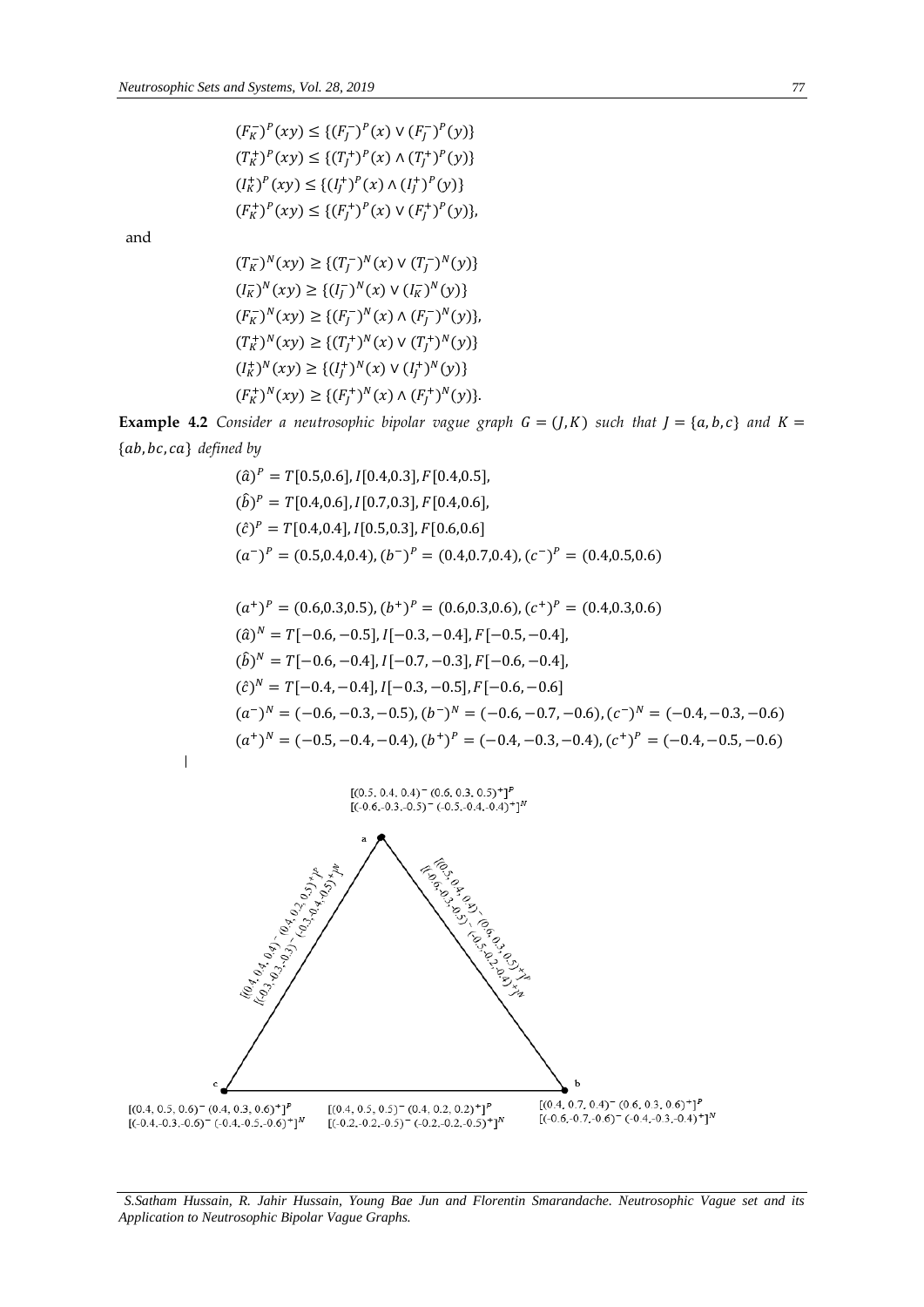### 2 NEUTROSOPHIC BIPOLAR VAGUE GRAPH

**Definition 4.3** *A neutrosophic bipolar vague graph*  $H = (J'(x), K'(x))$  *is said to be a neutrosophic bipolar vague subgraph of the NVG G* =  $(J, K)$  *if*  $J'(x) \subseteq J(x)$  *and*  $K'(xy) \subseteq K'(xy)$ *, in other words, if* 

$$
(\hat{T}_j')^P(x) \le (\hat{T}_j)^P(x)
$$
  
\n
$$
(\hat{I}_j')^P(x) \le (\hat{I}_j)^P(x)
$$
  
\n
$$
(\hat{F}_j')^P(x) \le (\hat{F}_j)^P(x) \forall x \in V
$$
  
\n
$$
(\hat{T}_K')^P(xy) \le (\hat{T}_K)^P(xy)
$$
  
\n
$$
(\hat{I}_K')^P(xy) \le (\hat{F}_K)^P(xy), \forall xy \in E.
$$

Also,

$$
(\hat{T}_j')^N(x) \ge (\hat{T}_j)^N(x)
$$
  

$$
(\hat{I}_j')^N(x) \ge (\hat{I}_j)^N(x)
$$
  

$$
(\hat{F}_j')^N(x) \ge (\hat{F}_j)^N(x), \forall x \in V
$$

and

$$
(\hat{T}_K')^N(xy) \ge (\hat{T}_K)^N(xy)
$$
  

$$
(\hat{I}_K')^N(xy) \ge (\hat{I}_K)^N(xy)
$$
  

$$
(\hat{F}_K')^N(xy) \ge (\hat{F}_K)^N(xy), \forall xy \in E.
$$

**Definition 4.4** *The two vertices are said to be adjacent in a neutrosophic bipolar vague graph*  $G = (J, K)$  *if* 

$$
(T_K^-)^p(xy) = \{(T_J^-)^p(x) \land (T_J^-)^p(y)\}
$$
  
\n
$$
(I_K^-)^p(xy) = \{(I_J^-)^p(x) \land (I_J^-)^p(y)\}
$$
  
\n
$$
(F_K^-)^p(xy) = \{(F_J^-)^p(x) \lor (F_J^-)^p(y)\}
$$
  
\n
$$
(T_K^+)^p(xy) = \{(T_J^+)^p(x) \land (T_J^+)^p(y)\}
$$
  
\n
$$
(I_K^+)^p(xy) = \{(I_J^+)^p(x) \land (I_J^+)^p(y)\}
$$
  
\n
$$
(F_K^+)^p(xy) = \{(F_J^+)^p(x) \lor (F_J^+)^p(y)\}
$$
  
\n
$$
(T_K^-)^N(xy) = \{(T_J^-)^N(x) \lor (T_J^-)^N(y)\}
$$
  
\n
$$
(F_K^-)^N(xy) = \{(I_J^-)^N(x) \land (F_J^-)^N(y)\}
$$
  
\n
$$
(F_K^+)^N(xy) = \{(T_J^+)^N(x) \land (T_J^+)^N(y)\}
$$
  
\n
$$
(I_K^+)^N(xy) = \{(I_J^+)^N(x) \lor (I_J^+)^N(y)\}
$$
  
\n
$$
(F_K^+)^N(xy) = \{(F_J^+)^N(x) \land (F_J^+)^N(y)\}
$$

Here,  $x$  is the neighbour of  $y$  and vice versa, also  $(xy)$  is incident at  $x$  and  $y$ .

**Definition 4.5** *In a neutrosophic bipolar vague graph*  $G = (J, K)$ *, a path*  $\rho$  *is meant to be a sequence of* different points  $x_0, x_1, \ldots, x_n$  such an extent that

$$
(T_K^-)^p(x_{i-1}, x_1) > 0, (I_K^-)^p(x_{i-1}, x_1) > 0, (F_K^-)^p(x_{i-1}, x_1) > 0,
$$
  

$$
(T_K^+)^p(x_{i-1}, x_1) > 0, (I_K^+)^p(x_{i-1}, x_1) > 0, (F_K^+)^p(x_{i-1}, x_1) > 0,
$$

and

$$
(T_K^-)^N(x_{i-1}, x_1) < 0, (I_K^-)^N(x_{i-1}, x_1) < 0, (F_K^-)^N(x_{i-1}, x_1) < 0, (T_K^+)^N(x_{i-1}, x_1) < 0, (I_K^+)^N(x_{i-1}, x_1) < 0, (F_K^+)^N(x_{i-1}, x_1) < 0,
$$

for every *i* lies between 0 and 1.  $n \le 1$  is known as the path length.. A single vertex  $x_i$  can represent as a path.

*S.Satham Hussain, R. Jahir Hussain, Young Bae Jun and Florentin Smarandache. Neutrosophic Vague set and its Application to Neutrosophic Bipolar Vague Graphs.*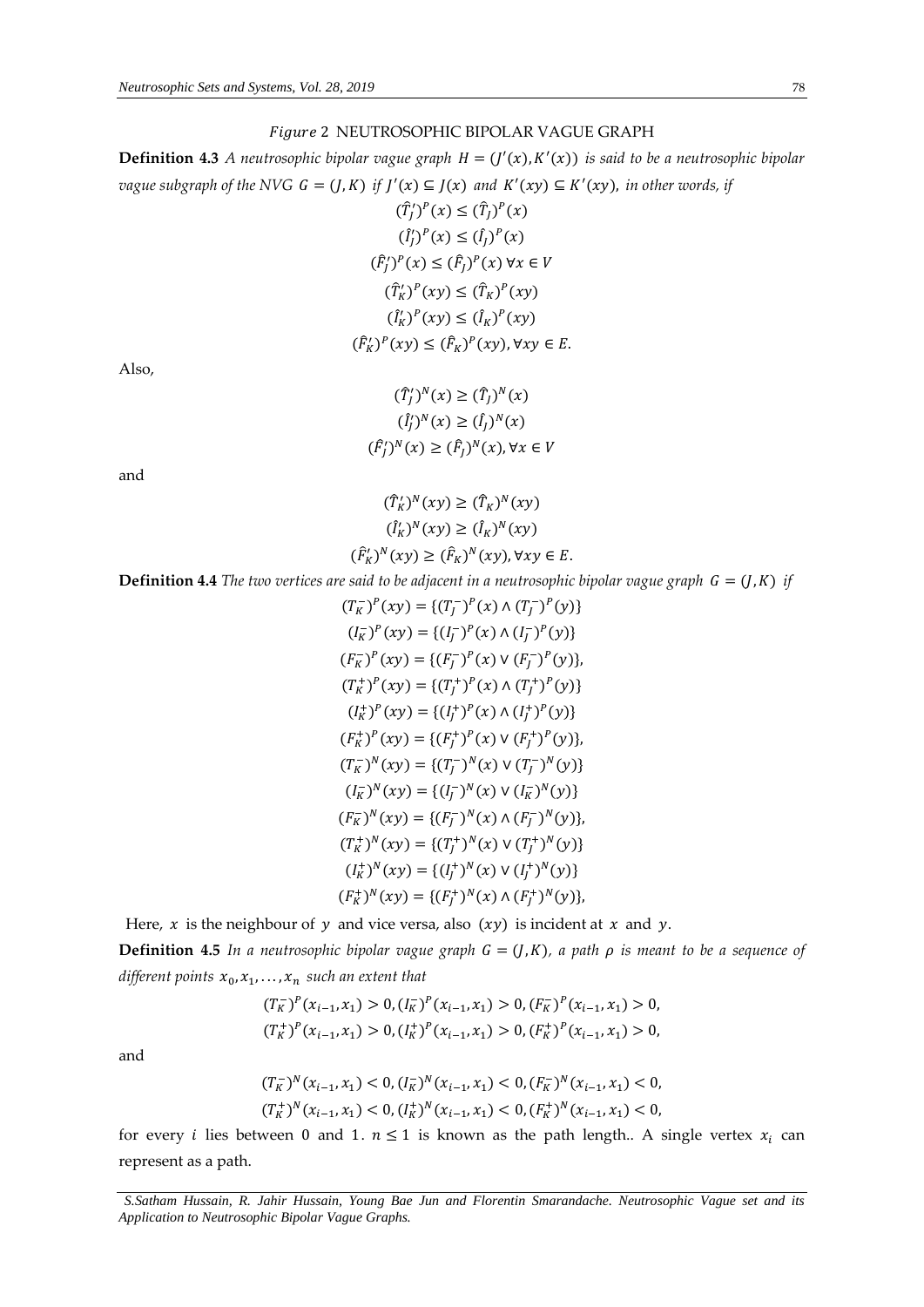**Definition 4.6** *A neutrosophic bipolar vague graph*  $G = (J,K)$ *, if every pair of vertices has at least one neutrosophic bipolar vague path between them is known as connected, otherwise it is disconnected.* 

**Definition 4.7** *A vertex*  $x_i \in V$  *of neutrosophic bipolar vague graph*  $G = (J, K)$  *is said to be isolatedvertex if there is no effective edge incident at .* 

**Definition 4.8** *A vertex in a neutrosophic bipolar vague graph*  $G = (J,K)$  *having exactly one neighbours is called a pendent vertex. Otherwise, it is called non-pendent vertex. An edge in a neutrosophic bipolar vague graph incident with a pendent vertex is called a pendent edge other words it is called non-pendent edge. A vertex in a neutrosophic bipolar vague graph adjacent to the pendent vertex is called an support of the pendent edge.* 

**Definition 4.9** *A neutrosophic bipolar vague graph*  $G = (J, K)$  *that has neither self loops nor parallel edge is called simple neutrosophic bipolar vague graph.* 

**Definition 4.10** *Let*  $G = (J, K)$  *be a neutrosophic bipolar vague graph. Then the degree of a vertex*  $x \in G$  *is a sum of degree truth membership, sum of indeterminacy membership and sum of falsity membership of all those edges which are incident on vertex denoted by* 

$$
(d(x))^{P} = ([(d_{Tj}^{-})P(x), (d_{Tj}^{+})^{P}(x)], [(d_{Ij}^{-})^{P}(x), (d_{Ij}^{+})^{P}(x)], [(d_{Fj}^{-})^{P}(x), (d_{Fj}^{+})^{P}(x)])
$$
  

$$
(d(x))^{N} = ([(d_{Tj}^{-})N(x), (d_{Tj}^{+})^{N}(x)], [(d_{Ij}^{-})^{N}(x), (d_{Ij}^{+})^{N}(x)], [(d_{Fj}^{-})^{N}(x), (d_{Fj}^{+})^{N}(x)])
$$

where  $(d_{T_J}^{-})^P(x) = \sum_{x \neq y} (T_K^{-})^P(xy)$ ,  $(d_{T_J}^{+})^P(x) = \sum_{x \neq y} (T_K^{+})^P(xy)$  denotes the positive degree of truth membership vertex,  $(d_{IJ}^-)^P(x) = \sum_{x \neq y} (I_K^-)^P(xy)$ ,  $(d_{IJ}^+)^P(x) = \sum_{x \neq y} (I_K^+)^P(xy)$  denotes the positive degree of indeterminacy membership vertex,  $(d_{F_f}^-)^P(x) = \sum_{x \neq y} (F_K^-)^P(xy)$ ,  $(d_{F_f}^+)^P(x) =$  $\sum_{x \neq y} (F_K^+)^p(xy)$  denotes the positive degree of falsity membership vertex for all  $x, y \in J$ .

Similarly,  $(d_{T_J}^-)^N(x) = \sum_{x \neq y} (T_K^-)^N(xy)$ ,  $(d_{T_J}^+)^N(x) = \sum_{x \neq y} (T_K^+)^N(xy)$  denotes the negative degree of truth membership vertex,  $(d_{I_J}^-)^N(x) = \sum_{x \neq y} (I_K^-)^N(xy)$ ,  $(d_{I_J}^+)^N(x) = \sum_{x \neq y} (I_K^+)^N(xy)$ denotes the negative degree of indeterminacy membership vertex,  $(d_{F_f}^{\dagger})^N(x) =$  $\sum_{x\neq y} (F_K^-)^N(xy)$ , $(d_{F_f}^+)^N(x) = \sum_{x\neq y} (F_K^+)^N(xy)$  denotes the negative degree of falsity membership vertex for all  $x, y \in J$ .

**Definition 4.11** *A neutrosophic bipolar vague graph*  $G = (J, K)$  *is called constant if degree of each vertex is*  $A = (A_1, A_2, A_3)$  that is  $d(x) = (A_1, A_2, A_3)$  for all  $x \in V$ .

### **5 Strong Neutrosophic Bipolar Vague Graphs**

In this section, we presented some remarkable properties of strong neutrosophic bipolar vague graphs and a remark is provided by comparing other types of bipolar graphs. Finally conclusion is given.

**Definition 5.1** *A neutrosophic bipolar vague graph*  $G = (J, K)$  *of*  $G^* = (V, E)$  *is called strong neutrosophic bipolar vague graph if* 

> $(T_K^-)^p(xy) = \{(T_J^-)^p(x) \wedge (T_J^-)^p(y)\}$  $(I_K^-)^P(xy) = \{ (I_J^-)^P(x) \wedge (I_J^-)^P(y) \}$  $(F_K^-)^P(xy) = \{ (F_J^-)^P(x) \vee (F_J^-)^P(y) \},$  $(T_K^+)^p(xy) = \{(T_J^+)^p(x) \wedge (T_J^+)^p(y)\}$  $(I_K^+)^P(xy) = \{(I_J^+)^P(x) \wedge (I_J^+)^P(y)\}$  $(F_K^+)^P(xy) = \{ (F_J^+)^P(x) \vee (F_J^+)^P(y) \},$

*S.Satham Hussain, R. Jahir Hussain, Young Bae Jun and Florentin Smarandache. Neutrosophic Vague set and its Application to Neutrosophic Bipolar Vague Graphs.*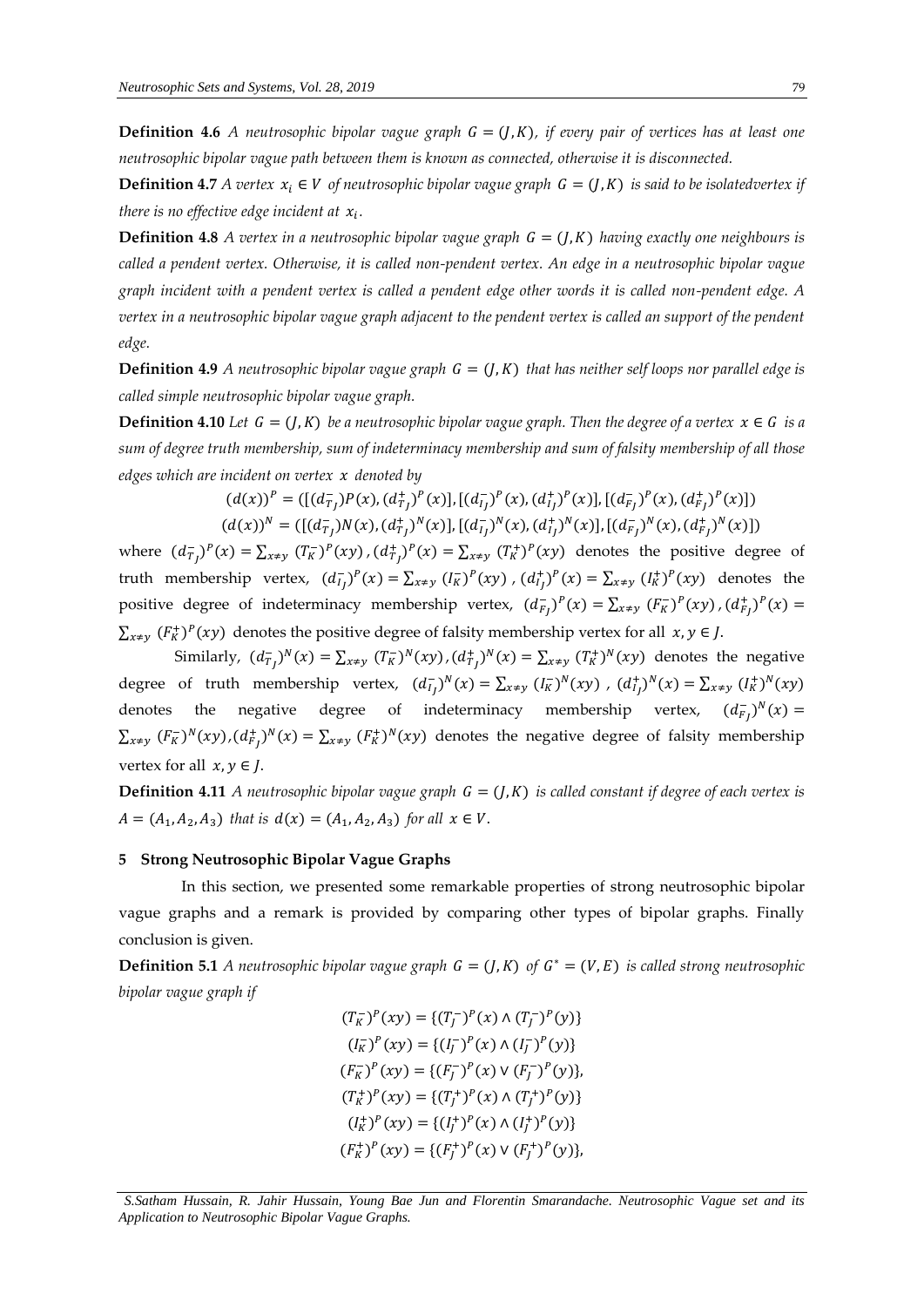$$
(T_K^-)^N(xy) = \{(T_f^-)^N(x) \vee (T_f^-)^N(y)\}
$$
  
\n
$$
(I_K^-)^N(xy) = \{(I_f^-)^N(x) \vee (I_K^-)^N(y)\}
$$
  
\n
$$
(F_K^-)^N(xy) = \{(F_f^-)^N(x) \wedge (F_f^-)^N(y)\}
$$
  
\n
$$
(T_K^+)^N(xy) = \{(T_f^+)^N(x) \vee (T_f^+)^N(y)\}
$$
  
\n
$$
(F_K^+)^N(xy) = \{(I_f^+)^N(x) \wedge (F_f^+)^N(y)\} \vee ((xy) \in K)
$$

**Definition 5.2** *The complement of neutrosophic bipolar vague graph*  $G = (J, K)$  *on*  $G^*$  *is a neutrosophic bipolar vague graph where* 

• 
$$
(f^c)^p(x) = (f^p)^p(x) = (f^-)^p(x), (f^-^c)^p(x) = (f^-)^p(x), (f^-^c)^p(x) = (F^-)^p(x)
$$
 for all  $x \in V$ .  
\n•  $(T^+_f)^p(x) = (T^+_f)^p(x), (I^+_f)^p(x) = (I^+_f)^p(x), (F^+_f)^p(x) = (F^+_f)^p(x)$  for all  $x \in V$ .  
\n•  $(T^+_K)^p(xy) = \{(T^-_f)^p(x) \land (T^-_f)^p(y)\} - (T^-_K)^p(xy)$ ,  $(I^-_K)^p(xy) = \{(I^-_f)^p(x) \land (I^-_f)^p(y)\} - (I^-_K)^p(xy)$  for all  $(xy) \in E$   
\n•  $(T^+_K)^p(xy) = \{(T^+_f)^p(x) \lor (F^-_f)^p(y)\} - (F^+_K)^p(xy)$ ,  $(I^+_K)^p(xy) = \{(I^+_f)^p(x) \land (I^+_f)^p(y)\} - (I^+_K)^p(xy)$  for all  $(xy) \in E$   
\n•  $(T^+_K)^p(xy) = \{(T^+_f)^p(x) \land (T^+_f)^p(y)\} - (T^+_K)^p(xy)$ ,  $(I^+_K)^p(xy) = \{(I^+_f)^p(x) \land (I^+_f)^p(y)\} - (I^+_K)^p(xy)$  for all  $x \in V$ .  
\n•  $(T^{-}_f)^N(x) = (T^-_f)^N(x), (I^{-}_f)^N(x) = (I^-_f)^N(x), (F^{-}_f)^N(x) = (F^-_f)^N(x)$  for all  $x \in V$ .  
\n•  $(T^{-}_f)^N(x) = (T^+_f)^N(x), (I^{+-}_f)^N(x) = (I^-_f)^N(x), (I^{+-}_f)^N(x) = (I^-_f)^N(x)$  for all  $x \in V$ .  
\n•  $(T^{-}_K)^N(x) = (T^+_f)^N(x), (I^{+-}_f)^N(x) = (I^-_f)^N(x), (I^{+-}_f)^N(x) = (I^-_f)^N(x)$  for all  $x \in V$ .  
\n•  $(T^{-}_K)^N(xy) = \{(T^{-}_f)^N(x) \lor (T^{-}_f)^N(y)\} - (T^-_K)^N(xy)$  for

 $\it{V}.$ 

 $V_{\cdot}$ 

• 
$$
((T_j^{+c})^c)^p(x) = (T_j^+)^p(x), ((I_j^{+c})^c)^p(x) = (I_j^+)^p(x), ((F_j^{+c})^c)^p(x) = (F_j^+)^p(x)
$$
 for all  $x \in$ 

• 
$$
((T_K^{-c})^c)^p(xy) = \{(T_J^{-})^p(x) \land (T_J^{-})^p(y)\} - (T_K^{-})^p(xy)
$$
  
\n $((I_K^{-c})^c)^p(xy) = \{(I_J^{-})^p(x) \land (I_J^{-})^p(y)\} - (I_K^{-})^p(xy)$   
\n $((F_K^{-c})^c)^p(xy) = \{(F_J^{-})^p(x) \lor (F_J^{-})^p(y)\} - (F_K^{-})^p(xy)$  for all  $(xy) \in E$   
\n•  $((T_K^{+c})^c)^p(xy) = \{(T_J^{+})^p(x) \land (T_J^{+})^p(y)\} - (T_K^{+})^p(xy)$   
\n $((I_K^{+c})^c)^p(xy) = \{(I_J^{+})^p(x) \land (I_J^{+})^p(y)\} - (I_K^{+})^p(xy)$   
\n $((F_K^{+c})^c)^p(xy) = \{(F_J^{+})^p(y) \lor (F_J^{+})^p(y)\} - (F_K^{+})^p(xy)$  for all  $(xy) \in E$   
\n•  $((J^c)^c)^N(x) = (J(x))^N$ 

*S.Satham Hussain, R. Jahir Hussain, Young Bae Jun and Florentin Smarandache. Neutrosophic Vague set and its Application to Neutrosophic Bipolar Vague Graphs.*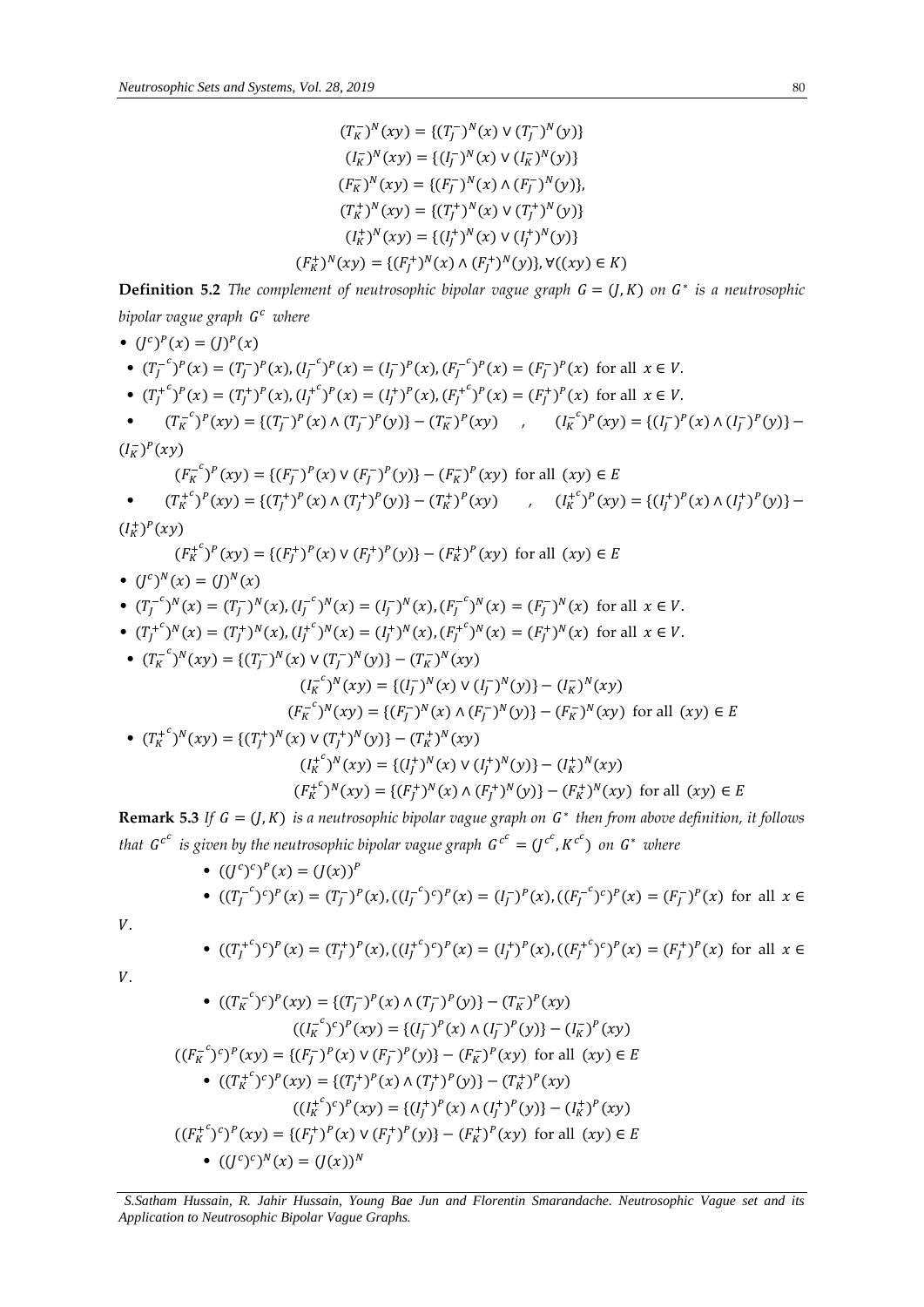• 
$$
((T_f^{-c})^c)^N(x) = (T_f^{-})^N(x), ((I_f^{-c})^c)^N(x) = (I_f^{-})^N(x), ((F_f^{-c})^c)^N(x) = (F_f^{-})^N(x)
$$
 for all

 $x \in V$ .

• 
$$
((T_j^{+c})^c)^N(x) = (T_j^+)^N(x), ((I_j^{+c})^c)^N(x) = (I_j^+)^N(x), ((F_j^{+c})^c)^N(x) = (F_j^+)^N(x)
$$
 for all

 $x \in V$ .

• 
$$
((T_K^{-c})^c)^N(xy) = \{(T_f^{-})^N(x) \vee (T_f^{-})^N(y)\} - (T_K^{-})^N(xy)
$$
  
\n $((I_K^{-c})^c)^N(xy) = \{(I_f^{-})^N(x) \vee (I_f^{-})^N(y)\} - (I_K^{-})^N(xy)$   
\n $((F_K^{-c})^c)^N(xy) = \{(F_f^{-})^N(x) \wedge (F_f^{-})^N(y)\} - (F_K^{-})^N(xy)$  for all  $(xy) \in E$   
\n•  $((T_K^{+c})^c)^N(xy) = \{(T_f^{+})^N(x) \vee (T_f^{+})^N(y)\} - (T_K^{+})^N(xy)$   
\n $((I_K^{+c})^N)^N(xy) = \{(I_f^{+})^N(x) \vee (I_f^{+})^N(y)\} - (I_K^{+})^N(xy)$  for all  $(xy) \in E$ .

for any neutrosophic bipolar vague graph  $G, G^c$  is strong neutrosophic bipolar vague graph and  $G \subseteq G^c$ .

**Definition 5.4** Suppose G<sup>c</sup> is the complement of neutrosophic bipolar vague graph G. In a strong neutrosophic bipolar vague graph  $G$ ,  $G \cong G^c$  then it is called self-complementary.

**Proposition 5.5** *Let*  $G = (J, K)$  *be a strong neutrosophic bipolar vague graph if* 

$$
(T_K^-)^p(xy) = \{(T_f^-)^p(x) \land (T_f^-)^p(y)\}
$$
  
\n
$$
(I_K^-)^p(xy) = \{(I_f^-)^p(x) \land (I_f^-)^p(y)\}
$$
  
\n
$$
(F_K^-)^p(xy) = \{(F_f^-)^p(x) \lor (F_f^-)^p(y)\}
$$
  
\n
$$
(T_K^+)^p(xy) = \{(T_f^+)^p(x) \land (T_f^+)^p(y)\}
$$
  
\n
$$
(I_K^+)^p(xy) = \{(I_f^+)^p(x) \land (I_f^+)^p(y)\}
$$
  
\n
$$
(F_K^+)^p(xy) = \{(F_f^+)^p(x) \lor (F_f^+)^p(y)\}
$$
  
\n
$$
(T_K^-)^N(xy) = \{(T_f^-)^N(x) \lor (T_f^-)^N(y)\}
$$
  
\n
$$
(I_K^-)^N(xy) = \{(I_f^-)^N(x) \land (F_f^-)^N(y)\}
$$
  
\n
$$
(F_K^-)^N(xy) = \{(F_f^+)^N(x) \land (F_f^-)^N(y)\}
$$
  
\n
$$
(I_K^+)^N(xy) = \{(I_f^+)^N(x) \lor (I_f^+)^N(y)\}
$$
  
\n
$$
(I_K^+)^N(xy) = \{(I_f^+)^N(x) \lor (I_f^+)^N(y)\}
$$
  
\n
$$
(F_K^+)^N(xy) = \{(F_f^+)^N(x) \land (F_f^+)^N(y)\}
$$
  
\n
$$
(F_K^+)^N(xy) = \{(F_f^+)^N(x) \land (F_f^+)^N(y)\}
$$
  
\n
$$
V(xy) \in K
$$

Then  $G$  is self complementary.

*Proof.* Let  $G = (J, K)$  be a strong neutrosophic bipolar vague graph such that

$$
(\hat{T}_K)^P(xy) = \frac{1}{2} [(\hat{T}_J)^P(x) \wedge (\hat{T}_J)^P(y)]
$$
  

$$
(\hat{I}_K)^P(xy) = \frac{1}{2} [(\hat{I}_J)^P(x) \wedge (\hat{I}_J)^P(y)]
$$
  

$$
(\hat{F}_K)^P(xy) = \frac{1}{2} [(\hat{F}_J)^P(x) \vee (\hat{F}_J)^P(y)],
$$

and

$$
(\hat{T}_K)^N(xy) = \frac{1}{2} [(\hat{T}_j)^N(x) \vee (\hat{T}_j)^N(y)]
$$
  

$$
(\hat{I}_K)^N(xy) = \frac{1}{2} [(\hat{I}_j)^N(x) \vee (\hat{I}_j)^N(y)]
$$

*S.Satham Hussain, R. Jahir Hussain, Young Bae Jun and Florentin Smarandache. Neutrosophic Vague set and its Application to Neutrosophic Bipolar Vague Graphs.*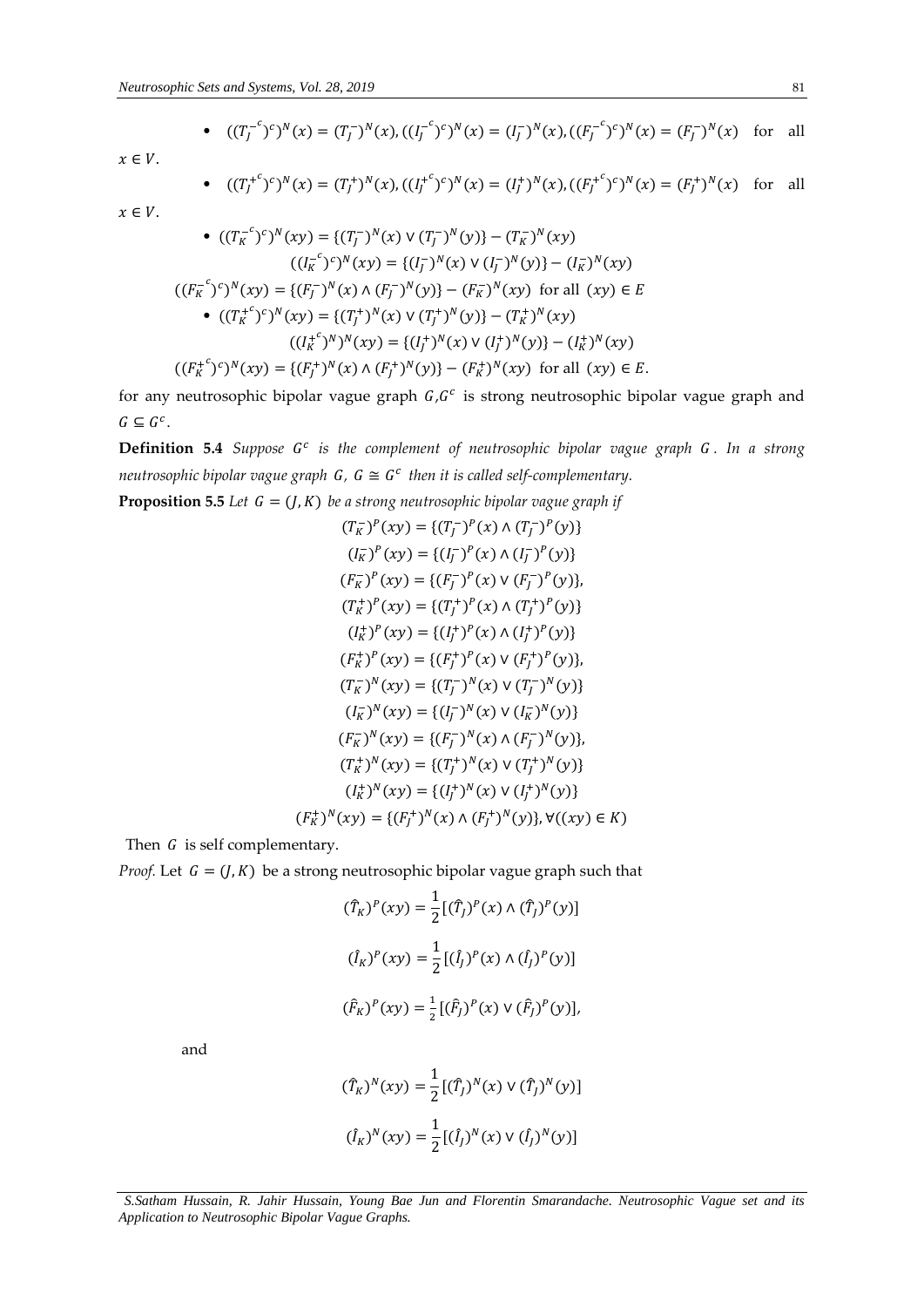$$
(\hat{F}_K)^N(xy) = \frac{1}{2} [(\hat{F}_J)^N(x) \wedge (\hat{F}_J)^N(y)]
$$

for all  $xy \in J$  then  $G \approx G^{c^c}$ , implies G is self complementary. Hence proved **Proposition 5.6** *Assume that, is a self complementary neutrosophic bipolar vague graph then*

$$
\sum_{x \neq y} (\hat{T}_K)^P(xy) = \frac{1}{2} \sum_{x \neq y} \{(\hat{T}_J)^P(x) \wedge (\hat{T}_J)^P(y)\}
$$
\n
$$
\sum_{x \neq y} (\hat{I}_K)^P(xy) = \frac{1}{2} \sum_{x \neq y} \{(\hat{I}_J)^P(x) \wedge (\hat{I}_J)^P(y)\}
$$
\n
$$
\sum_{x \neq y} (\hat{F}_K)^P(xy) = \frac{1}{2} \sum_{x \neq y} \{(\hat{F}_J)^P(x) \vee (\hat{F}_J)^P(y)\}
$$
\n
$$
\sum_{x \neq y} (\hat{T}_K)^N(xy) = \frac{1}{2} \sum_{x \neq y} \{(\hat{T}_J)^N(x) \vee (\hat{T}_J)^N(y)\}
$$
\n
$$
\sum_{x \neq y} (\hat{I}_K)^N(xy) = \frac{1}{2} \sum_{x \neq y} \{(\hat{I}_J)^N(x) \vee (\hat{I}_J)^N(y)\}
$$
\n
$$
\sum_{x \neq y} (\hat{F}_K)^N(xy) = \frac{1}{2} \sum_{x \neq y} \{(\hat{F}_J)^N(x) \wedge (\hat{F}_J)^N(y)\}
$$

Proof. Suppose that G be an self complementary neutrosophic bipolar vague graph, by its definition, we have isomorphism  $f: J_1 \rightarrow J_2$  satisfy

$$
\begin{aligned} (\hat{T}_{J_1}^c)^P(f(x)) &= (\hat{T}_{J_1})^P(f(x)) = (\hat{T}_{J_1})^P(x) \\ (\hat{I}_{J_1}^c)^P(f(x)) &= (\hat{I}_{J_1})^P(f(x)) = (\hat{I}_{J_1})^P(x) \\ (\hat{F}_{J_1}^c)^P(f(x)) &= (\hat{F}_{J_1})^P(f(x)) = (\hat{F}_{J_1})^P(x) \end{aligned}
$$

and

$$
(\hat{T}_{K_1}^c)^P(f(x), f(y)) = (\hat{T}_{K_1})^P(f(x), f(y)) = (\hat{T}_{K_1})^P(xy)
$$
  
\n
$$
(\hat{I}_{K_1}^c)^P(f(x), f(y)) = (\hat{I}_{K_1})^P(f(x), f(y)) = (\hat{I}_{K_1})^P(xy)
$$
  
\n
$$
(\hat{F}_{K_1}^c)^P(f(x), f(y)) = (\hat{F}_{K_1})^P(f(x), f(y)) = (\hat{F}_{K_1})^P(xy)
$$
  
\nwe have  $(\hat{T}_{K_1}^c)^P(f(x), f(y)) = ((\hat{T}_{L_1}^c)^P(x) \land (\hat{T}_{L_1}^c)^P(y)) - (\hat{T}_{K_1})^P(f(x), f(y))$ .  
\ni.e,  $(\hat{T}_{K_1})^P(xy) = ((\hat{T}_{L_1}^c)^P(x) \land (\hat{T}_{L_1}^c)^P(y)) - (\hat{T}_{K_1})^P(f(x), f(y))$ .  
\n $(\hat{T}_{K_1})^P(xy) = ((\hat{T}_{L_1}^c)^P(x) \land (\hat{T}_{L_1}^c)^P(y)) - (\hat{T}_{K_1})^P(xy)$ , hence  
\n $\sum_{x \neq y} (\hat{T}_{K_1})^P(xy) + \sum_{x \neq y} (\hat{T}_{K_1})^P(xy) = \sum_{x \neq y} ((\hat{I}_{L_1})^P(x) \land (\hat{I}_{L_1})^P(y))$ .  
\nSimilarly,  $\sum_{x \neq y} (\hat{I}_{K_1})^P(xy) + \sum_{x \neq y} (\hat{F}_{K_1})^P(xy) = \sum_{x \neq y} ((\hat{F}_{L_1})^P(x) \land (\hat{I}_{L_1})^P(y))$   
\n $\sum_{x \neq y} (\hat{F}_{K_1})^P(xy) + \sum_{x \neq y} (\hat{F}_{K_1})^P(xy) = \sum_{x \neq y} ((\hat{F}_{L_1})^P(x) \lor (\hat{F}_{L_1})^P(y))$   
\n $2 \sum_{x \neq y} (\hat{T}_{K_1})^P(xy) = \sum_{x \neq y} ((\hat{I}_{L_1})^P(x) \land (\hat{I}_{L_1})^P(y))$   
\n $2 \sum_{x \neq y} (\hat{F$ 

*Similarly one can prove for the negative condition, from the equation of the proposition (5.5) holds.*

*S.Satham Hussain, R. Jahir Hussain, Young Bae Jun and Florentin Smarandache. Neutrosophic Vague set and its Application to Neutrosophic Bipolar Vague Graphs.*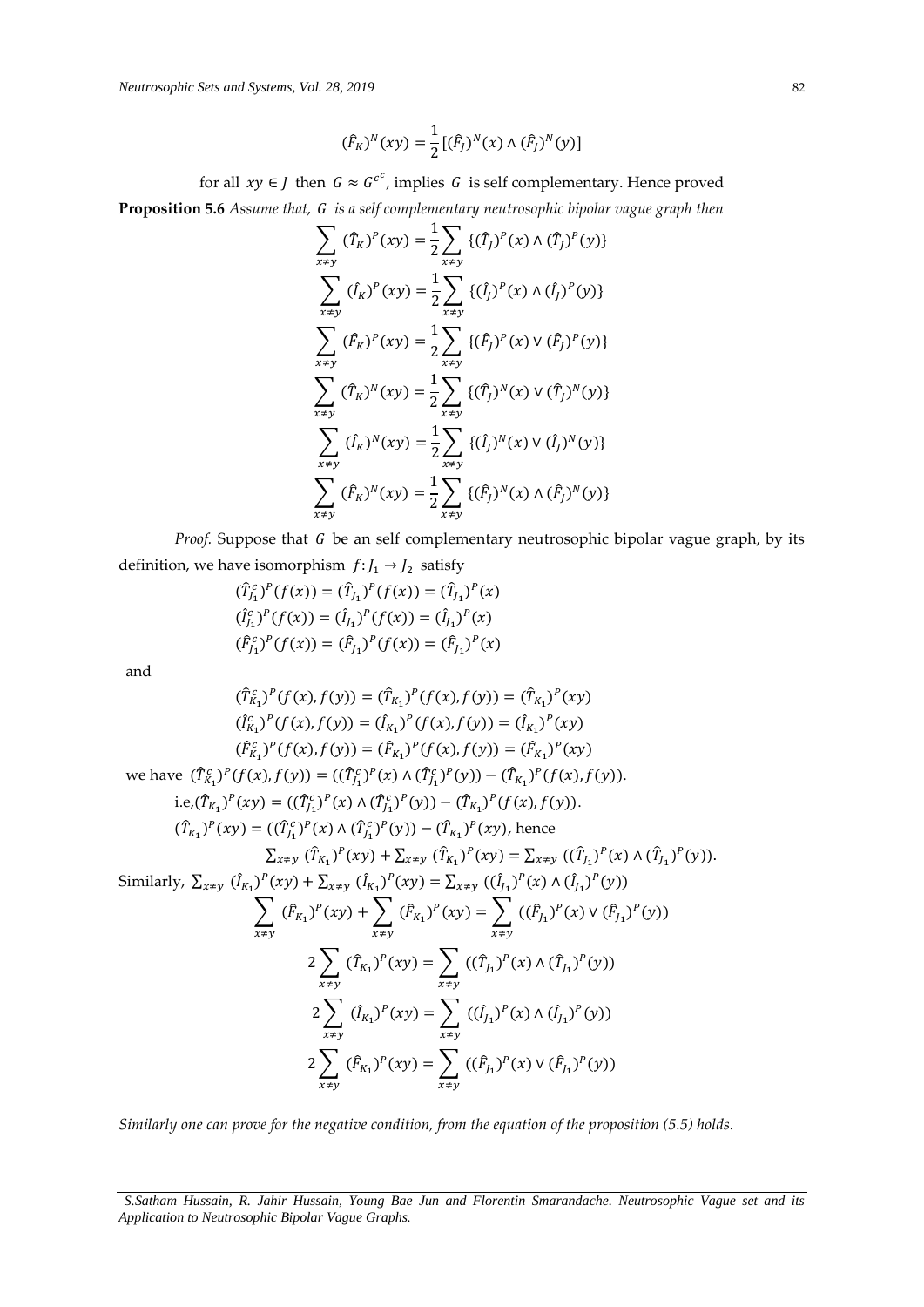**Proposition 5.7** Suppose  $G_1$  and  $G_2$  is neutrosophic bipolar vague graph which is strong,  $G_1 \approx$ 2 *(isomorphism)* 

*Proof.* Assume that  $G_1$  and  $G_2$  are isomorphic there exist a bijective map  $f: J_1 \rightarrow J_2$ satisfying,

> $(\hat{T}_{J_1})^P(x) = (\hat{T}_{J_2})^P(f(x)),$  $(\hat{I}_{J_1})^P(x) = (\hat{I}_{J_2})^P(f(x)),$  $(\hat{F}_{J_1})^P(x) = (\hat{F}_{J_2})^P(f(x))$ , for all $x \in J_1$  $(\hat{T}_{J_1})^N(x) = (\hat{T}_{J_2})^N(f(x)),$  $(\hat{I}_{J_1})^N(x) = (\hat{I}_{J_2})^N(f(x)),$  $(\hat{F}_{J_1})^N(x) = (\hat{F}_{J_2})^N(f(x))$ , for all  $x \in J_1$

and

$$
(\hat{T}_{K_1})^P(xy) = (\hat{T}_{K_2})^P(f(x), f(y))
$$
  
\n
$$
(\hat{I}_{K_1})^P(xy) = (\hat{I}_{K_2})^P(f(x), f(y))
$$
  
\n
$$
(\hat{F}_{K_1})^P(xy) = (\hat{F}_{K_2})^P(f(x), f(y)) \forall xy \in K_1
$$
  
\n
$$
(\hat{T}_{K_1})^N(xy) = (\hat{T}_{K_2})^N(f(x), f(y))
$$
  
\n
$$
(\hat{F}_{K_1})^N(xy) = (\hat{F}_{K_2})^N(f(x), f(y)) \forall xy \in K_1
$$

by definition (5.2) we have

$$
(T_{K_1}^c)^p(xy) = ((T_{J_1})^p(x) \wedge (T_{J_1})^p(y)) - (T_{K_1})^p(xy)
$$
  
\n
$$
= ((T_{J_2})^p f(x) \wedge (T_{J_2})^p f(y)) - (T_{K_2})^p (f(x)f(y))
$$
  
\n
$$
= (T_{K_2}^c)^p (f(x)f(y))
$$
  
\n
$$
(I_{K_1}^c)^p(xy) = ((I_{J_1})^p(x) \wedge (I_{J_1})^p(y)) - (I_{K_1})^p(xy)
$$
  
\n
$$
= ((I_{J_2})^p f(x) \wedge (I_{J_2})^p f(y)) - (I_{K_2})^p (f(x)f(y))
$$
  
\n
$$
= (I_{K_2}^c)^p (f(x)f(y))
$$
  
\n
$$
(F_{K_1}^c)^p f(x) \vee (F_{J_1})^p (y) - (F_{K_1})^p (xy)
$$
  
\n
$$
= ((F_{J_2})^p f(x) \vee (F_{J_2})^p f(y)) - (F_{K_2})^p (f(x)f(y))
$$
  
\n
$$
= (F_{K_2}^c)^p (f(x)f(y))
$$

Hence  $G_1^c \approx G_2^c$  for all  $(xy) \in K_1$ 

**Definition 5.8** *A neutrosophic bipolar vague graph*  $G = (J, K)$  *is complete if* 

$$
(T_K^-)^p(xy) = \{(T_J^-)^p(x) \land (T_J^-)^p(y)\}
$$
  
\n
$$
(I_K^-)^p(xy) = \{(I_J^-)^p(x) \land (I_J^-)^p(y)\}
$$
  
\n
$$
(F_K^-)^p(xy) = \{(F_J^-)^p(x) \lor (F_J^-)^p(y)\},
$$
  
\n
$$
(T_K^+)^p(xy) = \{(T_J^+)^p(x) \land (T_J^+)^p(y)\}
$$
  
\n
$$
(I_K^+)^p(xy) = \{(I_J^+)^p(x) \land (I_J^+)^p(y)\},
$$
  
\n
$$
(F_K^+)^p(xy) = \{(F_J^-)^N(x) \lor (F_J^+)^p(y)\},
$$
  
\n
$$
(T_K^-)^N(xy) = \{(T_J^-)^N(x) \lor (T_J^-)^N(y)\}
$$
  
\n
$$
(F_K^-)^N(xy) = \{(I_J^-)^N(x) \land (F_J^-)^N(y)\},
$$
  
\n
$$
(F_K^+)^N(xy) = \{(T_J^+)^N(x) \land (T_J^+)^N(y)\}
$$
  
\n
$$
(I_K^+)^N(xy) = \{(I_J^+)^N(x) \lor (I_J^+)^N(y)\}
$$

*S.Satham Hussain, R. Jahir Hussain, Young Bae Jun and Florentin Smarandache. Neutrosophic Vague set and its Application to Neutrosophic Bipolar Vague Graphs.*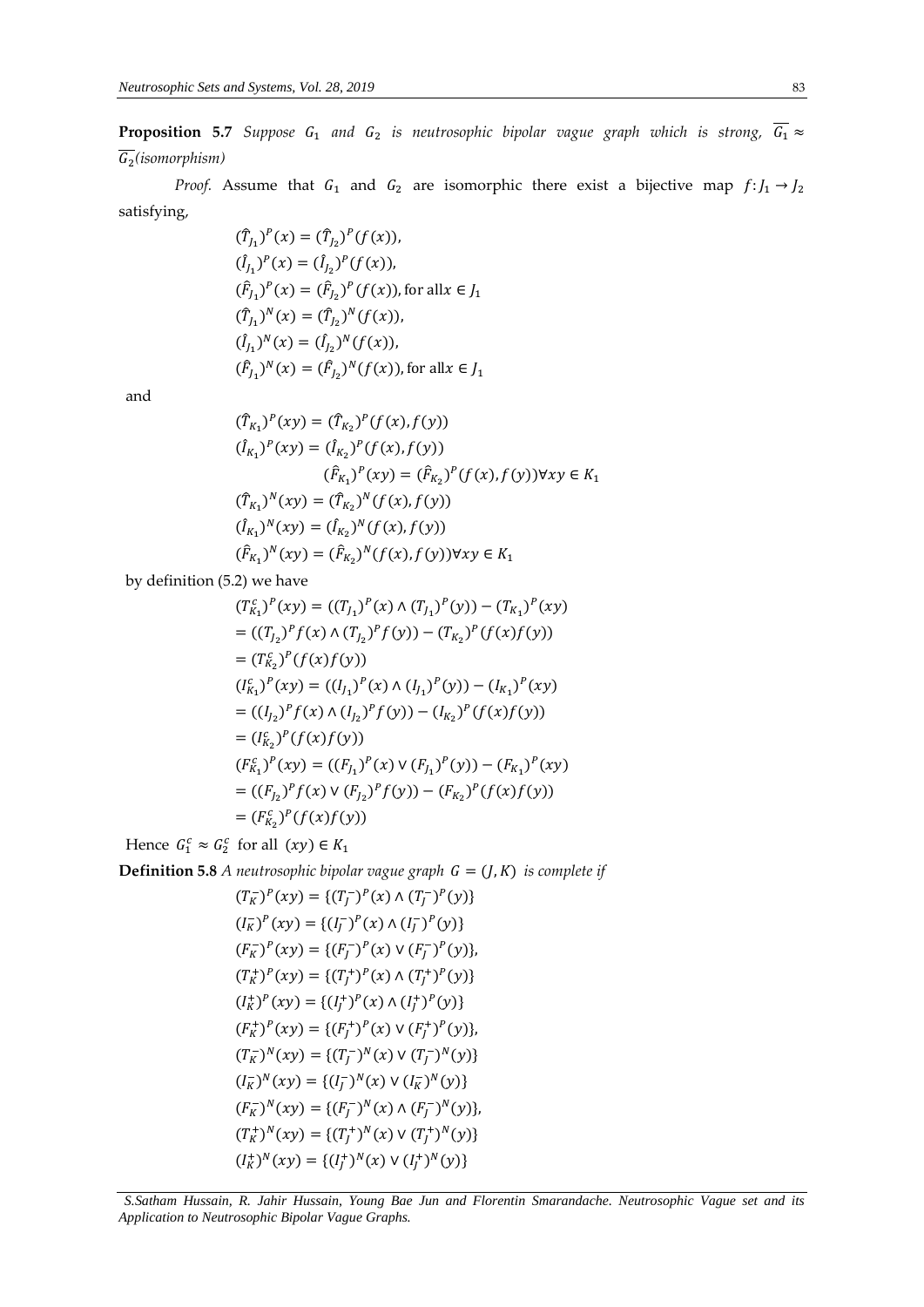# $(F_K^+)^N(xy) = \{ (F_J^+)^N(x) \wedge (F_J^+)^N(y) \}, \forall ((xy) \in J)$

**Remark 5.9** The complement of NBVGs are NBVGs provided the graph is strong. According to [9], the complement of Single-Valued Neutrosophic Graph (SVNG) is not a SVNG. By the same idea, we implement the definition for NBVGs to obtain the proposed concepts. For other type of bipolar graphs, the complement of Bipolar Fuzzy Graph (BFG) is BFG [6]. The complement of Bipolar Fuzzy Soft Graph (BFSG) and Bipolar Neutrosophic Graph (BNG) are BFSG and BNG, [14, 16] respectively, provided if the graph is strong. The complement of complete bipolar SVNG is bipolar SVFG [25].

## **Conclusion**

This present work characterised the new concept of neutrosophic bipolar vague sets and its application to NBVGs are introduced. Moreover, some remarkable properties of strong NBVGs, complete NBVGs and complement NBVGs have been investigated and the proposed concepts are illustrated with the examples. The obtained results are extended to interval neutrosophic bipolar vague sets. Further we can extend to investigate the domination number, regular and isomorphic properties of the proposed graph.

#### **Acknowledgements**

The authors would like to thank the editor and anonymous reviewers to improve the quality of this manuscript

#### **References**

[1] Abdel-Basset, M., Atef, A., Smarandache, F. (2018). A hybrid Neutrosophic multiple criteria group decision making approach for project selection. Cognitive Systems Research.

[2] Abdel-Basset, M., Manogaran, G., Gamal, A., Smarandache, F. (2018). A hybrid approach of neutrosophic sets and DEMATEL method for developing supplier selection criteria. Design Automation for Embedded Systems, 1-22.

[3] Al-Quran A and Hassan N., Neutrosophic vague soft expert set theory. Journal of Intelligent Fuzzy Systems, 30(6) (2016)., 3691-3702.

[4] Ali M and Smarandache F., Complex Neutrosophic Set, Neural Computing and Applications, Vol. 27, no. 01.

[5] Ali M., Deli I and Smarandache F., The Theory of Neutrosophic Cubic Sets and Their Applications in Pattern Recognition, Journal of Intelligent and Fuzzy Systems, (In press).

[6] Alkhazaleh S. Neutrosophic Vague set theory. Critical Review, 10, (2015), 29-39.

[7] Akram M and Sitara M., Bipolar neutrosophic graph structures, Journal of the Indonesian Mathematical Society, 23(1)(2017), 55-76.

[8] Akram M., Bipolar fuzzy graphs with application, Knowledge Based Systems, 39(2013), 1-8.

[9] Akram M and Gulfam Shahzadi, Operations on Single-Valued Neutrosophic Graphs, Journal of uncertain systems, Vol.11, No.1, pp. 1-26, 2017.

[10] Akram M and Sarwar M., Novel multiple criteria decision making methods based on bipolar neutrosophic sets and bipolar neutrosophic graphs, Italian Journal of Pure and Applied Mathematics, 38 (2017) 368-389

[11] Akram M., Neutrosophic competition graphs with applications, Journal of Intelligent and Fuzzy Systems, Vol. 33, No. 2, pp. 921-935, 2017.

*S.Satham Hussain, R. Jahir Hussain, Young Bae Jun and Florentin Smarandache. Neutrosophic Vague set and its Application to Neutrosophic Bipolar Vague Graphs.*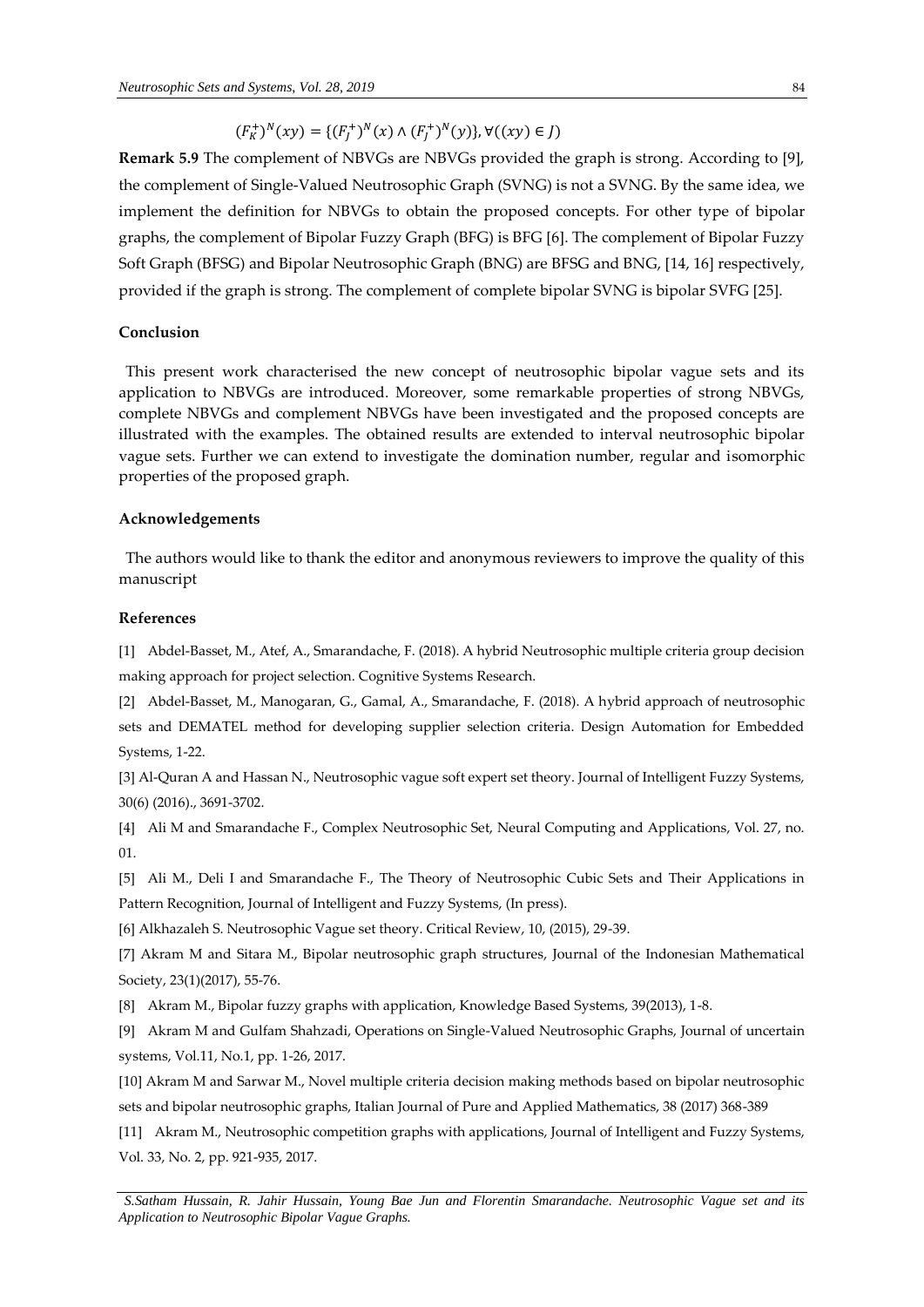[12] Akram M and Shahzadi S., Representation of Graphs using Intuitionistic Neutrosophic Soft Sets, Journal of Mathematical Analysis, Vol 7, No 6 (2016), pp 31-53.

[13] Akram M., Malik H.M., Shahzadi S and Smarandache F., Neutrosophic Soft Rough Graphs with Application. Axioms 7, 14 (2018).

[14] Akram M., Feng, F., Borumand Saeid, A., and Leoreanu-Fotea, V. A new multiple criteria decision-making method based on bipolar fuzzy soft graphs. Iranian Journal of Fuzzy Systems, 15(4), (2018), 73-92.

[15] Akram, M., Ishfaq, N., Smarandache, F., and Broumi, S. Application of Bipolar Neutrosophic sets to Incidence Graphs. Neutrosophic Sets & Systems, 27 (2019), 180-200.

[16] Akram, M., and Shahzadi, G. Bipolar Neutrosophic Graphs. In Fuzzy Multi-criteria Decision-Making Using Neutrosophic Sets, (2019), Springer, Cham.

[17] Akram, M, Gulzar, H. and Smarandache, F., Neutrosophic Soft Topological K-Algebras, Neutrosophic Sets and Systems, 25(2019), 104-124.

[18] Borzooei R. A and Rashmanlou H., Domination in vague graphs and its applications, Journal of Intelligent Fuzzy Systems, 29(2015), 1933-1940.

[19] Borzooei R. A., Rashmanlou H., Samanta S and Pal M., Regularity of vague graphs, Journal of Intelligent Fuzzy Systems, 30(2016), 3681-3689.

[20] Borzooei R. A and Rashmanlou H., Degree of vertices in vague graphs, Journal of Applied. Mathematics and Information., 33(2015), 545-557.

[21] Broumi S., Deli I and Smarandache F., Neutrosophic refined relations and their properties, Neutrosophic refined relations and their properties Neutrosophic Theory and Its Applications.,(2014), pp 228-248.

[22] Broumi S and Smarandache F., Intuitionistic neutrosophic soft set. Journal of Information and Computer Science, 8(2) (2013), 130-140.

[23] Broumi S., Smarandache F., Talea M and Bakali A., Single Valued Neutrosophic Graphs: Degree,Order and Size, 2016 IEEE International Conference on Fuzzy Systems (FUZZ-IEEE).

[24] Broumi S., Talea M., Bakali A and Smarandache F., Single Valued Neutrosophic Graphs. The Journal of New Theory, 2016(10),861-101.

[25] Broumi, S., Talea, M., Bakali, A., and Smarandache, F. On bipolar single valued neutrosophic graphs. Journal of New Theory, (11), (2016), 84-102.

[26] Broumi S. et al. (2019) Bipolar Complex Neutrosophic Sets and Its Application in Decision Making Problem. In: Kahraman C., Otay Ä<sup>o</sup>. (eds) Fuzzy Multi-criteria Decision-Making Using Neutrosophic Sets. Studies in Fuzziness and Soft Computing, vol 369. Springer, Cham

[27] Deli I and Broumi S., Neutrosophic soft relations and some properties, Annals of Fuzzy Mathematics and Informatics (AFMI), (2014), pp 1-14.

[28] Deli I., Ali M and Smarandache F., Bipolar neutrosophic sets and their application based on multi-criteria decision making problems, 2015 International Conference on Advanced Mechatronic Systems (ICAMechS), (2015) 249-254.DOI:10.1109/icamechs.2015.7287068

[29] Dhavaseelan R., Vikramaprasad R., and Krishnaraj V., Certain types of neutrosophic graphs. Int Jr. of Mathematical Sciences and Applications, 5(2)(2015), pp 333-339.

[30] Gau W. L and Buehrer D.J., Vague sets, IEEE Transactions on Systems. Man and Cybernetics, 23 (2) (1993), 610-614.

*S.Satham Hussain, R. Jahir Hussain, Young Bae Jun and Florentin Smarandache. Neutrosophic Vague set and its Application to Neutrosophic Bipolar Vague Graphs.*